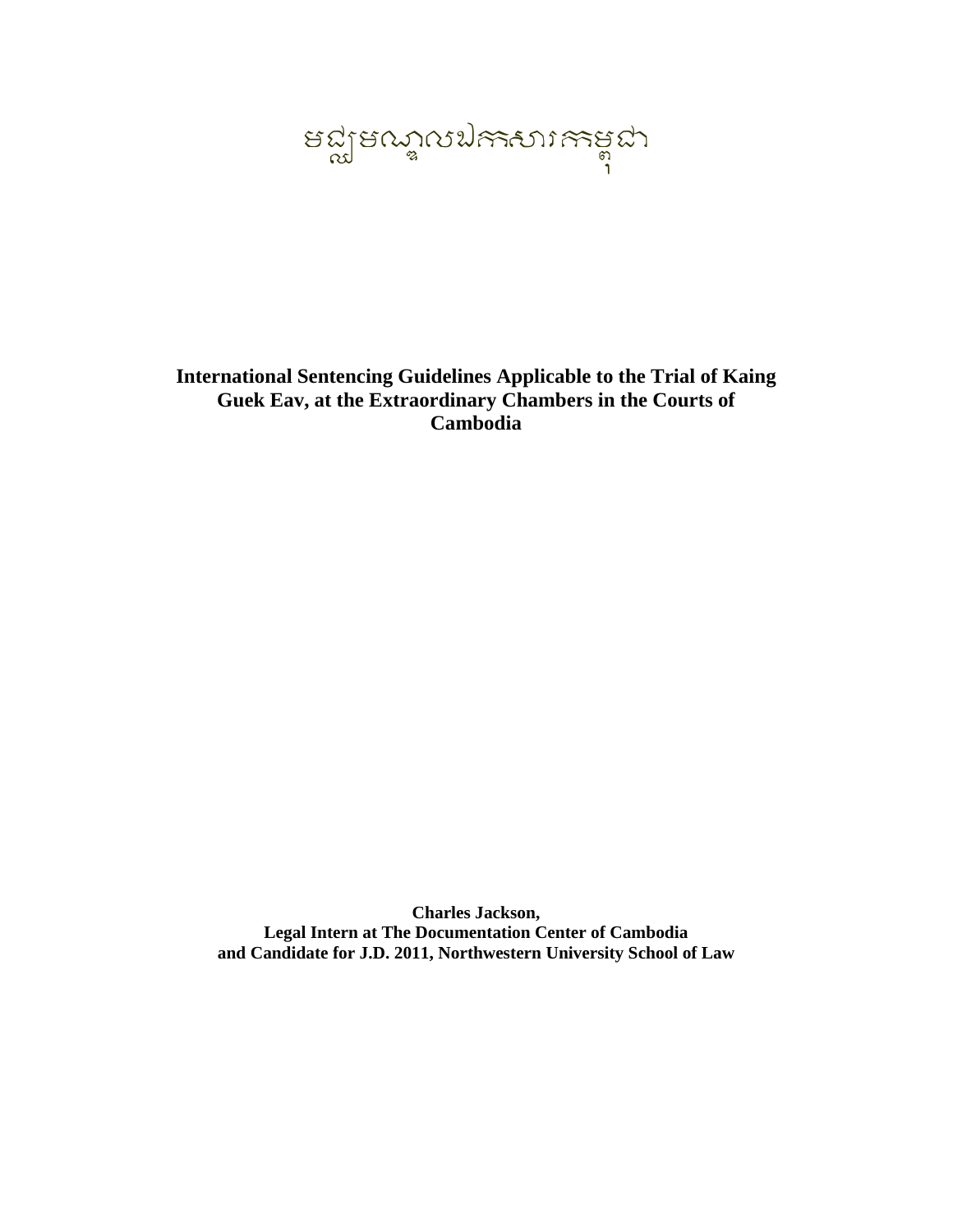# **Table of Contents**

| I. Due to the lack of sentencing guidance provided for in the laws and rules of the<br>ECCC and Cambodian legal practices, the ECCC should rely on international                                                                                              |
|---------------------------------------------------------------------------------------------------------------------------------------------------------------------------------------------------------------------------------------------------------------|
| A. The Law, Rules, and Agreement governing the ECCC provide few sentencing<br>guidelines, and instead direct the court to consider either Cambodian or                                                                                                        |
| B. Cambodian sentencing practices offer little guidance to the ECCC and,<br>therefore, indicate more weight should be placed on international jurisprudence7<br>II. International sentencing guidelines indicate the ECCC should examine the                  |
| gravity of the offense and personal circumstances of the accused, including                                                                                                                                                                                   |
| aggravating and mitigating factors, when considering the appropriate sentence for                                                                                                                                                                             |
| A. The offenses that Duch is on trial for are particularly grave and may justify a                                                                                                                                                                            |
| 1. The nature and scope of Duch's crimes are particularly heinous and extensive, and                                                                                                                                                                          |
| 2. As the leader of S-21, Duch was directly responsible for the staff and prisoners at S-21,<br>and therefore played a substantial role in the torture and executions that took place there,                                                                  |
| B. The individual circumstances concerning Duch, and the crimes he committed,<br>indicate there are aggravating factors that justify a heightened punishment, but also                                                                                        |
| 1. Aggravating factors exist in Duch's case that may weight in favor of a heightened<br>. 17                                                                                                                                                                  |
| i. Duch was in a position of authority at S-21, therefore indicating a heightened                                                                                                                                                                             |
| ii. Duch's crimes were committed against particularly vulnerable victims, including<br>women, children, and prisoners under his control, and, therefore, the Trial Chamber                                                                                    |
| 2. There seem to be mitigating factors in Duch's case that may weight toward a                                                                                                                                                                                |
| i. Duch seems to have cooperated with the Trial Chamber, therefore indicating it may<br>ii. It seems likely that Duch committed his crimes pursuant to an order by his<br>superiors, thus indicating the Trial Chamber may want to consider mitigating Duch's |
| iii. Duch's acceptance of guilt seems qualified and does not appear to have facilitated<br>an efficient trial, therefore possibly negating any justification for a sentence reduction                                                                         |
| iv. There are questions as to the sincerity of Duch's remorse and, therefore, the Trial<br>v. Duch seems to lack respect for humanity and the rule of law, and therefore, it may<br>not be appropriate to consider his character as a mitigating factor. 29   |
| C. The sum effect of Duch's personal circumstances and the gravity of his offences<br>indicate that the Trial Chamber should apply a punishment near, but less than, the                                                                                      |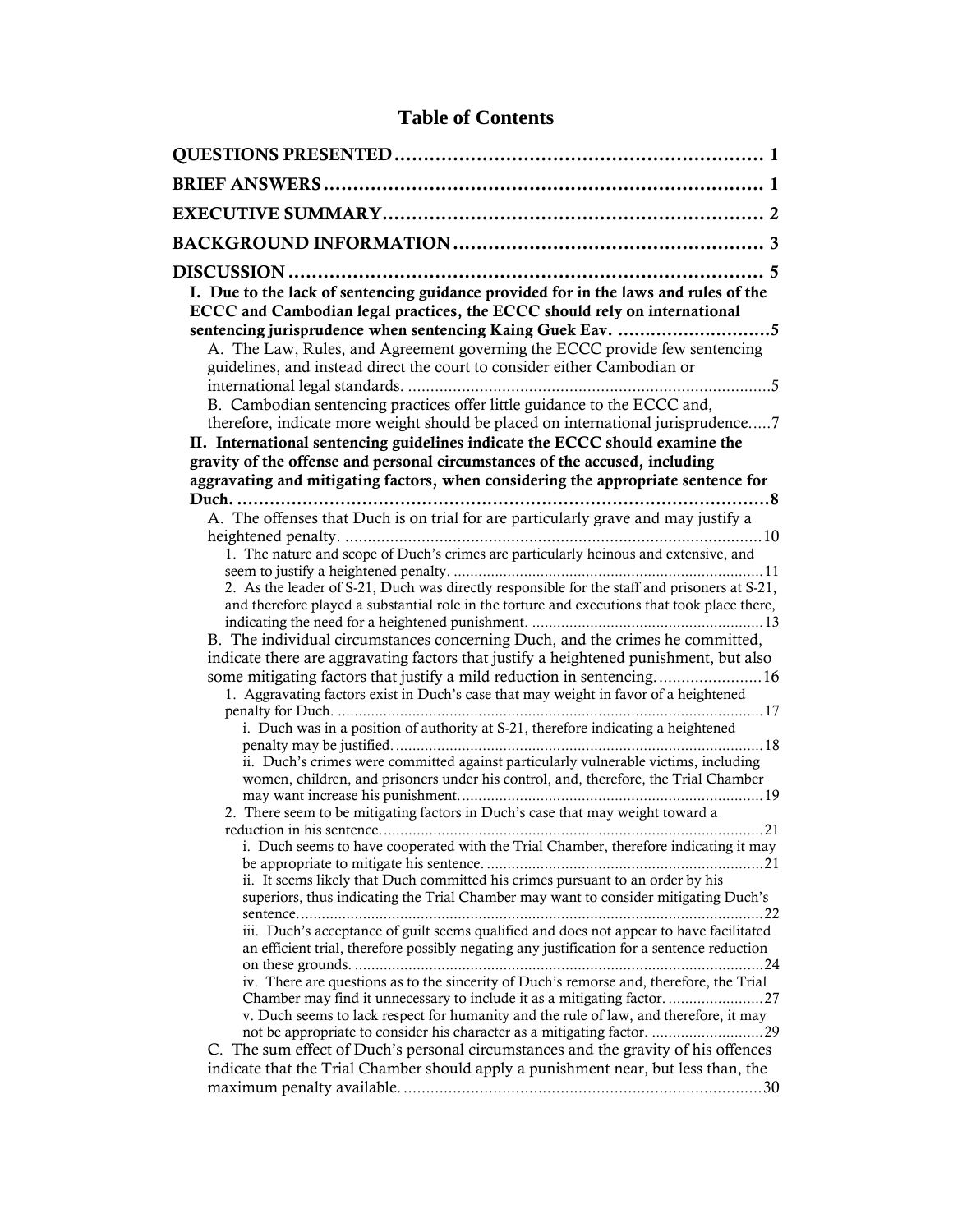| III. International and civil law justifications for criminal sentencing further      |
|--------------------------------------------------------------------------------------|
| indicate the Trial Chamber may want to impose a sentence near, but less than, the    |
|                                                                                      |
| A. International tribunals focus on deterrence and retribution as the main           |
| justifications for criminal sentencing, with a secondary consideration for           |
|                                                                                      |
| B. Theoretical justifications for sentencing among civil law countries tend to focus |
| on rehabilitation, indicating that the ECCC may also want to place emphasis on       |
|                                                                                      |
|                                                                                      |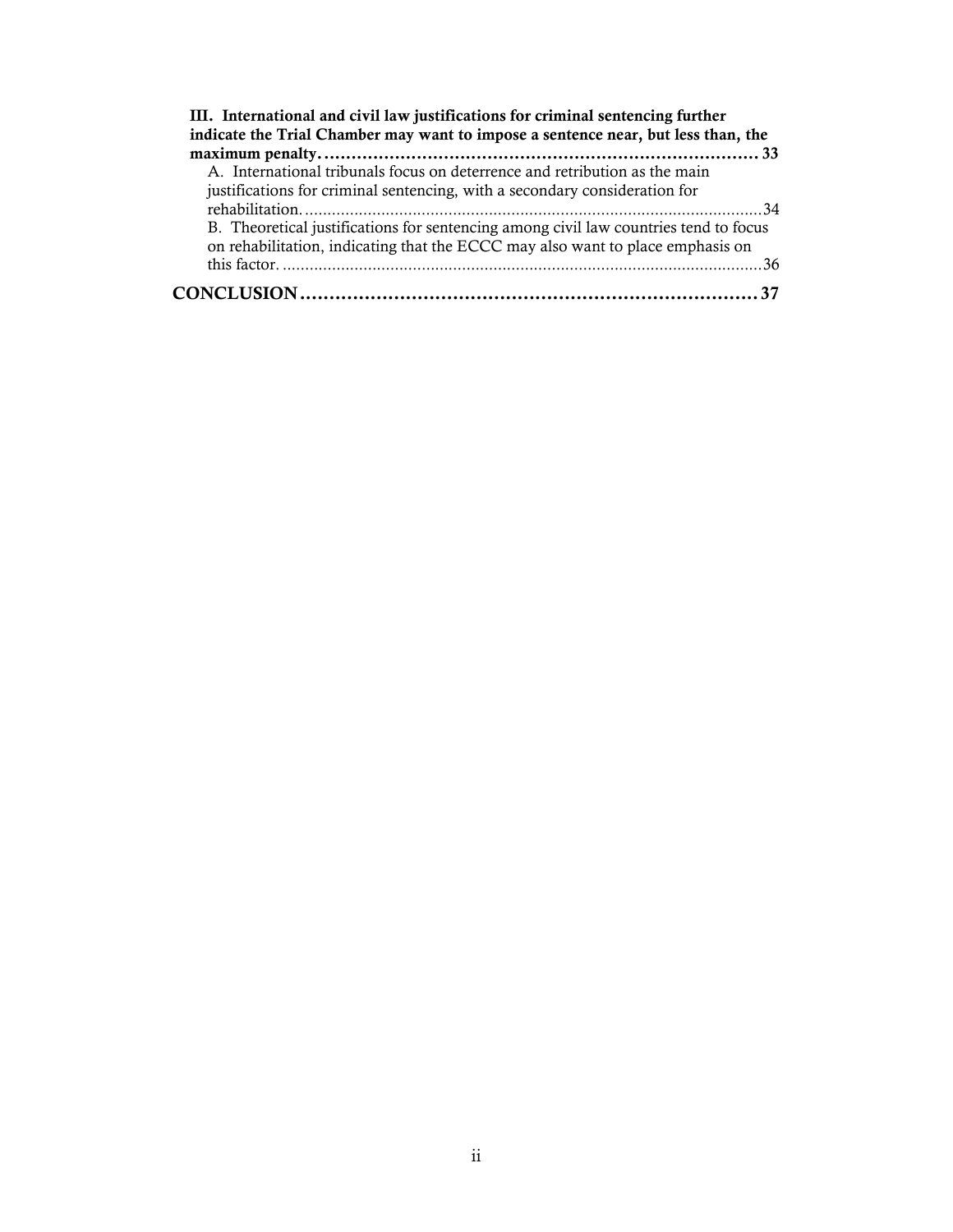#### **QUESTIONS PRESENTED**

- 1. What sentencing guidelines might the ECCC Trial Chamber want to apply at the trial of Kaing Guek Eav (alias Duch)?
- 2. Based on the gravity of the offense and personal circumstances of the Accused Person, what is an appropriate sentence for Kaing Guek Eav (alias Duch)?
- 3. How might criminal sentencing theories among international courts and civil law jurisprudences impact sentencing in the case of Kaing Guek Eav (alias Duch)?

#### **BRIEF ANSWERS**

- 1. The ECCC Trial Chamber should apply international sentencing guidelines, which direct courts to consider the gravity of the offense and personal circumstances of the accused, including an examination of aggravating and mitigating factors.
- 2. While the gravity of Duch's offenses and aggravating factors seem to justify imposing the maximum penalty of life imprisonment, there are some mitigating factors, including the fact that Duch has cooperated with the court and committed his crimes pursuant to government orders, that indicate the penalty should be slightly reduced.
- 3. International criminal courts tend to justify criminal sentencing on theories of retribution, social deterrence, and reconciliation. French civil law tradition, on the other hand, tends to justify sentencing with theories of rehabilitation and individual deterrence. When applied to the Duch case, international theory seems to support a punishment close to the maximum sentence, while civil law theory may justify a punishment substantially less than that.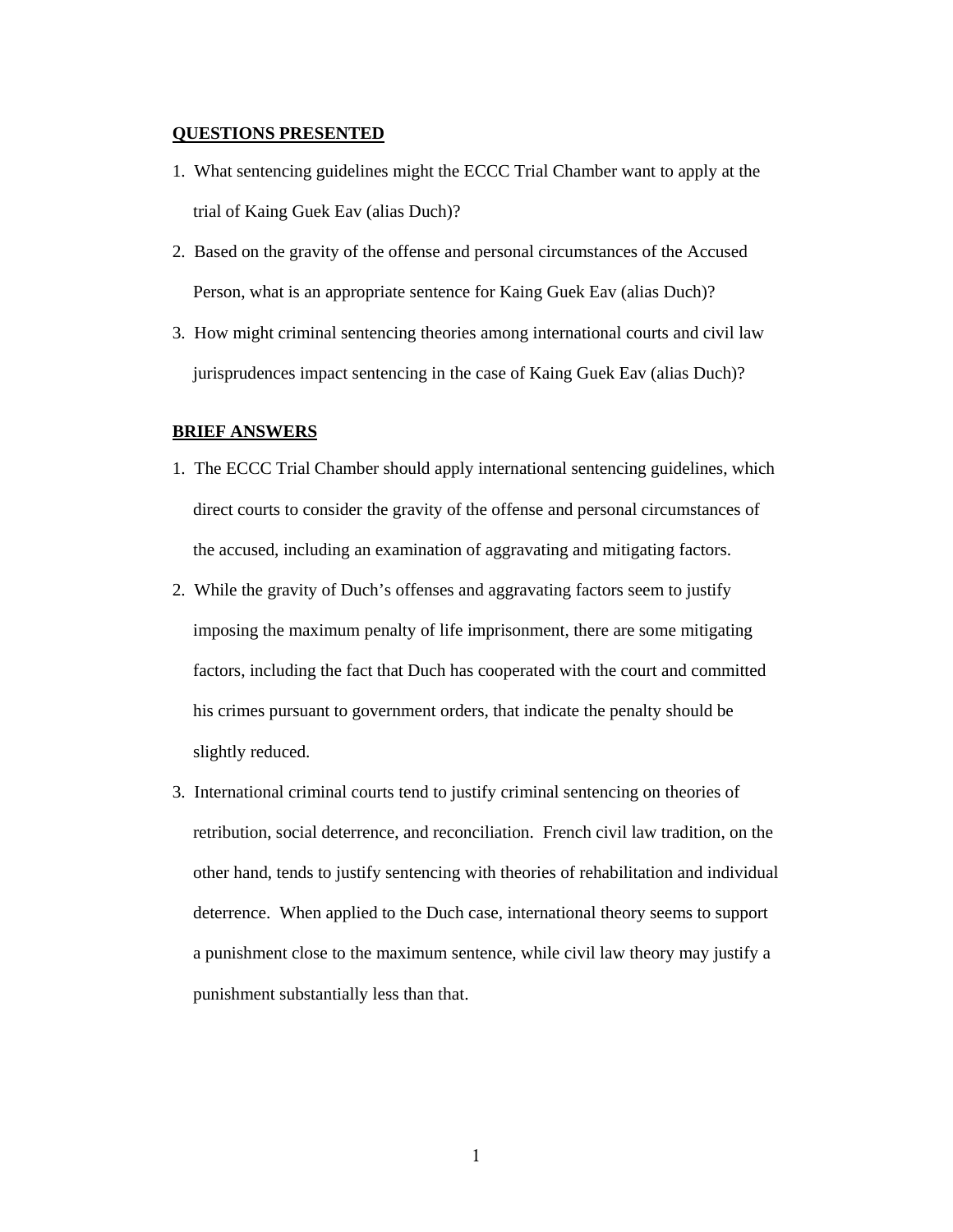#### **EXECUTIVE SUMMARY**

In determining the appropriate sentence for the accused person, Kaing Guek Eav (alias Duch) for Crimes Against Humanity and Grave Breaches of the Geneva Convention, the ECCC Trial Chamber should apply international sentencing guidelines, which direct courts to consider the gravity of the offense as well as personal circumstances of the accused, including relevant aggravating and mitigating factors. While the rules governing the ECCC order the court to first consider Cambodian law, in cases where Cambodian law either does not address a legal issue or meet international standards, the ECCC is required to apply international jurisprudence. Cambodian law fails to provide sufficient sentencing standards regarding Duch's crimes. Therefore, the ECCC should apply international jurisprudence.

When examining the gravity of Duch's offenses, international courts generally consider the nature and scope of the crimes committed. When examining the personal circumstances related to the crimes, courts generally consider any aggravating and mitigating factors surrounding the crime or the accused person that may indicate the need for a heightened or reduced punishment.

In the case of Duch, the accused has admitted guilt for acts of torture and the execution of over 12,000 victims, which are crimes of a particularly heinous nature and broad scope, and justify applying the maximum possible penalty of life imprisonment. Additionally, the fact that Duch was in a position of authority over the group of people who committed acts of torture and execution, and the fact that his victims included especially vulnerable individuals, such as civilian men, women, and children under his control at S-21 prison, both indicate the need for a heightened punishment. However, some mitigating circumstances may exist in Duch's case.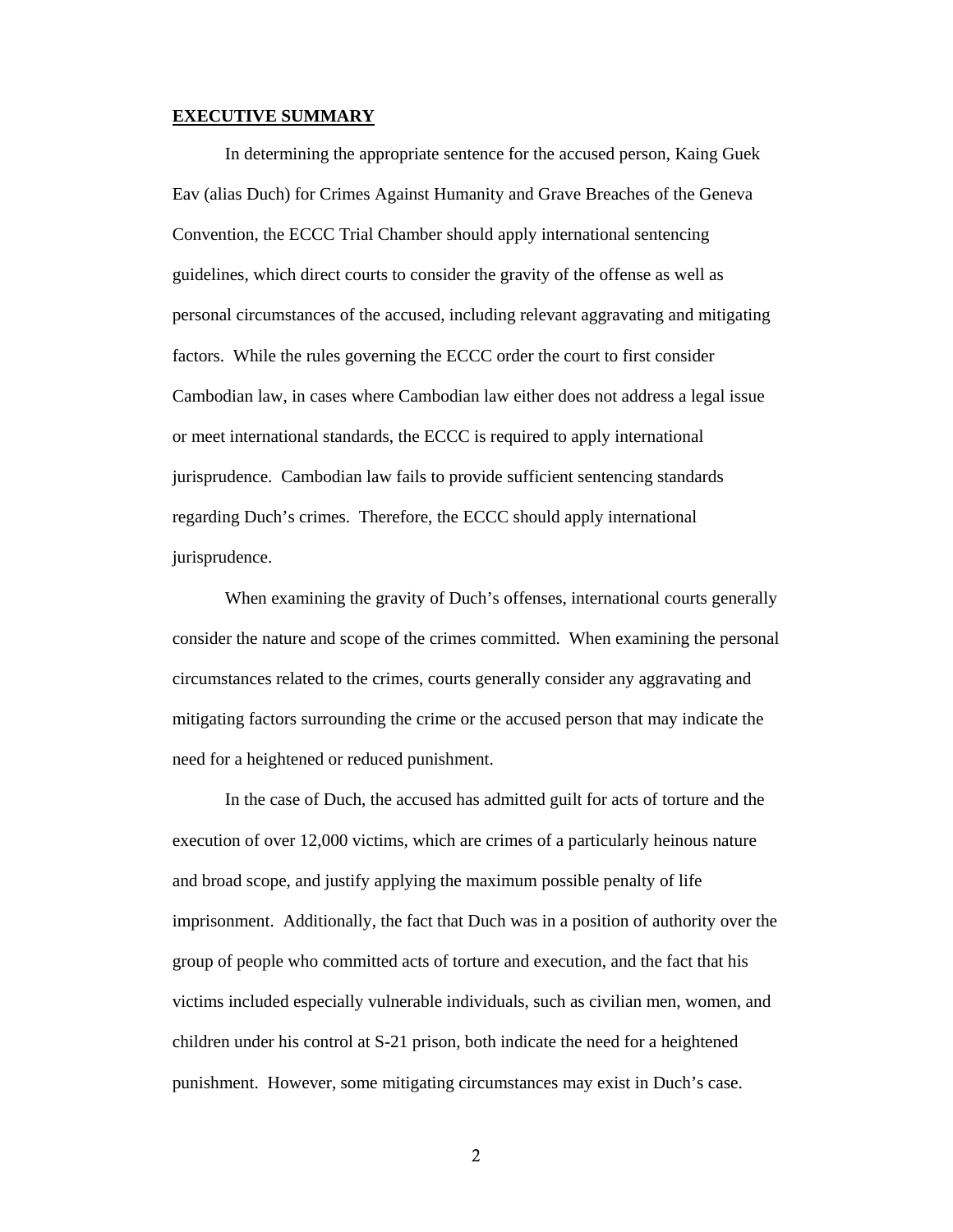These include the fact that Duch's crimes were committed pursuant to superior orders, possibly under duress, and the fact that Duch has substantially cooperated with the prosecution, which all support slightly reducing his sentence from the maximum punishment.

International criminal sentencing theory also seems to provide support for giving Duch a punishment close to the maximum sentence. International courts have traditionally relied on notions of retribution and social deterrence as justifications for criminal sentencing. The former justifies a heightened punishment in Duch's case on the grounds that his crimes were of a most heinous nature and should therefore be condemned as strongly as possible. The latter justifies a heightened punishment in Duch's case because, given the heinous nature of his crimes, it seems desirable for the ECCC to apply a punishment that will act as a powerful deterrent against similar crimes in the future.

Considering international jurisprudence and the theoretical justifications for international criminal sentencing, it seems appropriate that Duch is given a sentence duration slightly less than the maximum of life imprisonment.

#### **BACKGROUND INFORMATION**

Kaing Guek Eav (alias Duch) is currently being tried for Crimes Against Humanity and Grave Breaches of the Geneva Convention.<sup>1</sup> The Crimes Against Humanity include 1) murder, 2) extermination, 3) enslavement, 4) imprisonment, 5) torture, 6) rape, 7) persecutions on political grounds, 8) and other inhumane acts. The Grave Breaches of the Geneva Convention include 1) willful killing, 2) torture or inhumane treatment, 3) willfully causing great suffering or serious injury to body or

<sup>&</sup>lt;sup>1</sup> Kaing Guek Eav (alias Duch), Case No. 001/18-07-2007-ECCC-OCIJ, Closing Order Indicting Kaing Guek Eav, Public Redacted Version, page  $44$ . August  $8<sup>th</sup>$ , 2008.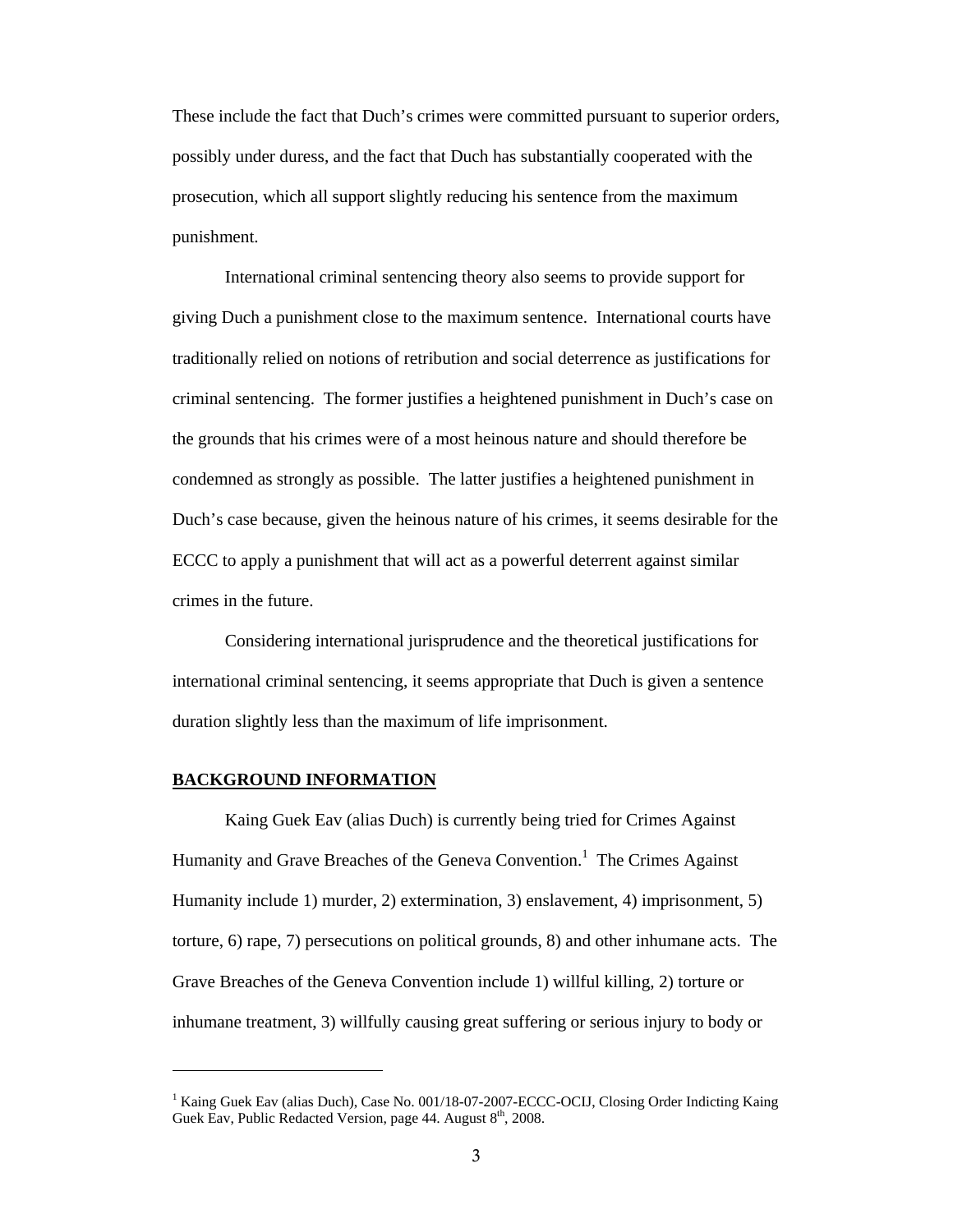health, 4) willfully depriving a prisoner of war or civilian the rights of fair and regular trial, and 5) unlawful confinement of a civilian. $^2$ 

During the Khmer Rouge Era, from 1975-1979, Duch was chairman of the Communist Party of Kampuchea Special Branch of the Secret Police know at the time as S-21 and presently home of the Tuol Sleng Genocide Museum.<sup>3</sup> Prior to this time, Duch was chairman of Office 13 (M-13), a security office in Kompong Speu province. 4

S-21 was located in Phnom Penh and, according to the prosecution, operated uniquely within the network of security branches because it was the only one with direct link to the Central Committee (the central Khmer Rouge government) and because it was used for the detention and execution of Khmer Rouge cadre.<sup>5</sup>

During his time as head of S-21, Duch divided the security office into two units: the defense unit and interrogation unit. He delegate administration of the defense unit to a subordinate and maintained direct oversight of the interrogation unit.<sup>6</sup> The interrogation unit was subdivided into the document unit, special unit, and various other groups, including photography, medicine, cooking, and logistics.<sup>7</sup> Duch ran S-21 on hierarchical lines, maintained reporting systems to make sure his orders were followed exactly, and was described by at least one witness as being feared by everyone.<sup>8</sup>

<sup>2</sup> *Id.*

- $\int_{4}^{3}$  *Id.*, at ¶ 1.<br> $\int_{5}^{4}$  *Id.*, at ¶ 20.
- 
- 
- $\int_7^6$  *Id.*, at ¶ 24.

<sup>8</sup> *Id.*, at ¶ 24-25.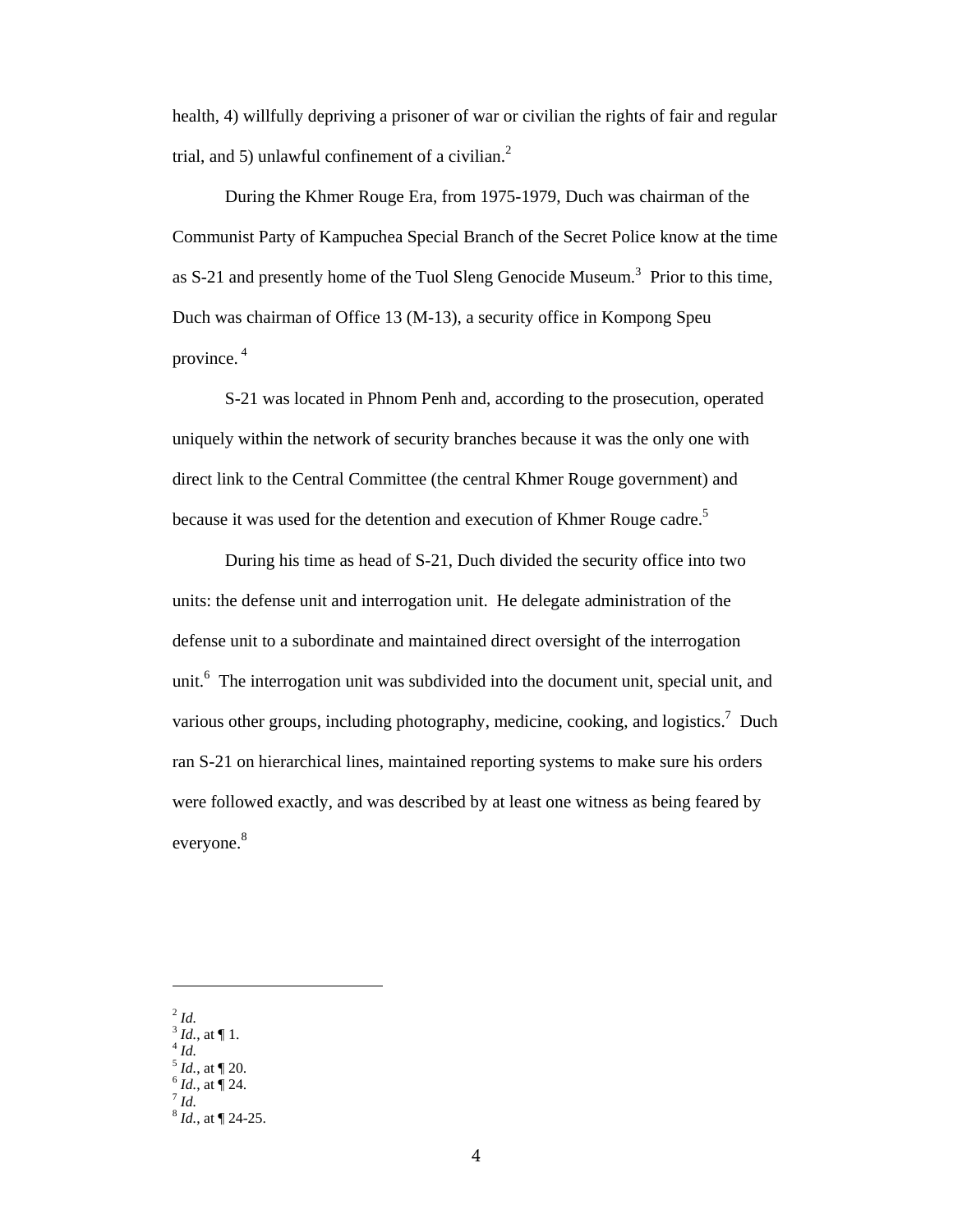While under his control, prisoners at S-21 were subjected to starvation, torture medical experimentation, and almost always killed. $9\,$  In total, over 12,380 detainees were executed at  $S-21$ .<sup>10</sup>

#### **DISCUSSION**

Kaing Guek Eav (alias Duch) is currently on trial for committing crimes against humanity and grave breaches of the Geneva Convention, and has admitted guilt for both. Therefore, it is very likely that he will be found guilty of these crimes. The purpose of this memo is to provide guidance to the court as to the relevant domestic and international sentencing practices that may be useful to consider when determining an appropriate sentence. First, this memo will present the textual guidance provided in the rules governing the ECCC, Cambodian legal codes, and various international criminal tribunals. The memo will then apply these standards to Duch's case, drawing conclusions about how individual sentencing factors may impact the overall sentence given to the accused. Lastly, this memo will examine various justifications for criminal sentencing practices and how different sentencing objectives would influence Duch's sentence.

## **I. Due to the lack of sentencing guidance provided for in the laws and rules of the ECCC and Cambodian legal practices, the ECCC should rely on international sentencing jurisprudence when sentencing Kaing Guek Eav.**

A. The Law, Rules, and Agreement governing the ECCC provide few sentencing guidelines, and instead direct the court to consider either Cambodian or international legal standards.

Textual sentencing guidelines for the ECCC are provided for in three

documents: The Law Establishing the ECCC (Law), the Internal Rules (Rules), and

the Agreement between the UN and Cambodia (Agreement).

 $\int_{10}^{9}$  *Id.*, at ¶ 67-107.<br><sup>10</sup> *Id.*, at ¶ 107.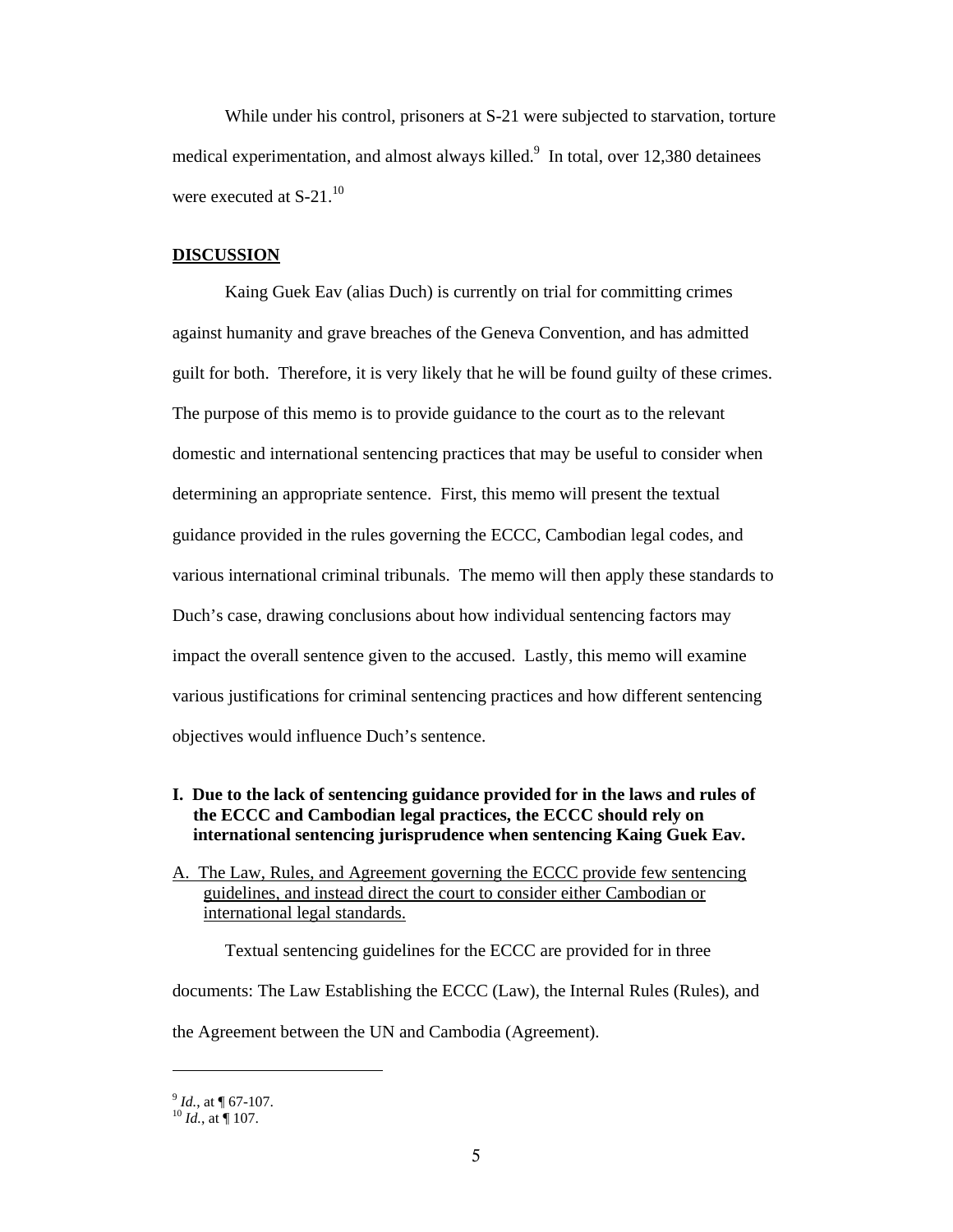The Law offers the court the most directives in terms of sentencing guidelines. If Duch is convicted of any of the crimes he is being tried for, Article 39 of the Law mandates a sentence of 5 years to life imprisonment.<sup>11</sup> Furthermore, the Law states that one's position or rank does not mitigate punishment, and the fact that one commits acts pursuant to government or superior orders does not relieve that person of criminal liability.12 The Rules and the Agreement offer little sentencing guidance useful to the court. The Rules state: "if the accused is found guilty, the Chamber shall sentence him or her in accordance with the Agreement, the ECCC Law and these [internal rules]". <sup>13</sup> Article 10 of the Agreement, like Article 3 of the Law, limits the form of punishment to imprisonment.<sup>14</sup> Lastly, the Agreement mandates that procedure must be in accordance with Cambodian law, except in cases where domestic law is silent on a matter, where there is uncertainty pertaining to a particular rule, or where there is a question as to whether domestic law is consistent with international standards.<sup>15</sup> In such cases, the court is directed to follow internationally developed jurisprudence.<sup>16</sup>

<sup>&</sup>lt;sup>11</sup> The Law on the Establishment of the Extraordinary Chambers in the Courts of Cambodia for the Prosecution of Crimes Committed During the Period of Democratic Kampuchea, Article 39, 27 October 2004. (Article 39 mandates a sentence of 5 years to life imprisonment for convictions. for any of the following crimes: Homicide, Torture, or Religious Persecution under The 1956 Penal Code, crimes of genocide as defined by the Convention on the Prevention and Punishment of the Crime of Genocide of 1948, crimes against humanity, grave breaches of the Geneva Conventions of 12 August 1949, destruction of cultural property during armed conflict pursuant to the 1954 Hague Convention for the Protection of Cultural Property in the Event of Armed Conflict, and crimes against internationally protected persons pursuant to the Vienna Convention of 1961 on Diplomatic Relations.)<br><sup>12</sup> *Id.*, Article 29.

<sup>&</sup>lt;sup>13</sup> The Internal Rules of the Extraordinary Chambers in the Courts of Cambodia (Rev. 3), Rule 98(5), 6 March 2009.

<sup>&</sup>lt;sup>14</sup> The Agreement between the United Nations and the Royal Government of Cambodia Concerning the Prosecution Under Cambodian Law of Crimes Committed During the Period of Democratic Kampuchea, Article 10, 6 June 2003. (Citing The Constitution of the Kingdom of Cambodia. Article 32).

<sup>15</sup> *Id.*, Article 12. 16 *Id.*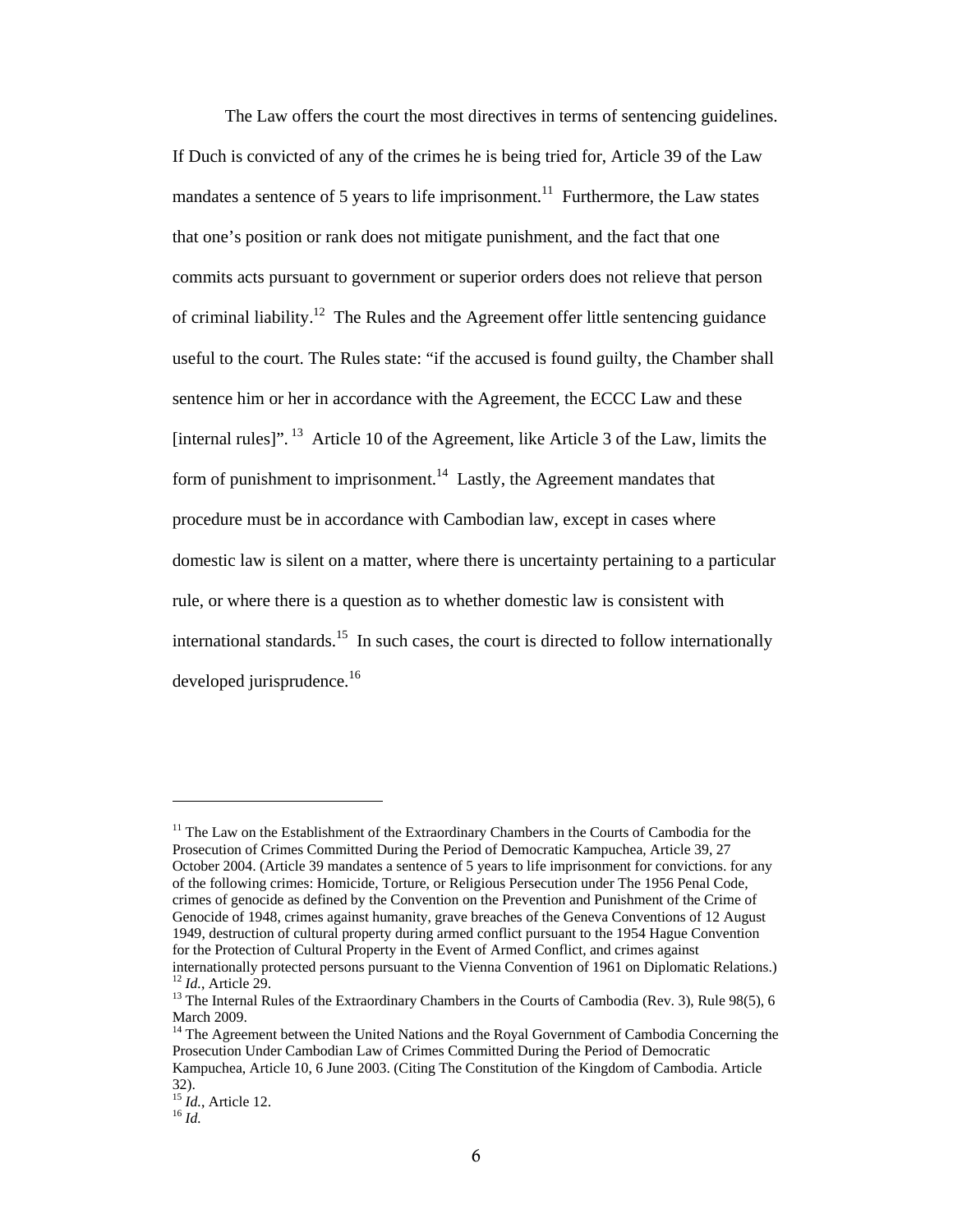#### B. Cambodian sentencing practices offer little guidance to the ECCC and, therefore, indicate more weight should be placed on international jurisprudence.

The Cambodian law provides little guidance useful to the ECCC for determining appropriate sentence durations for crimes against humanity, including torture and extermination.

The 1956 Penal Code of Cambodia was in effect at the time of the Khmer Rouge, but it does not adequately address the international crimes that Duch is accused of and there is no available case law based on that code to assist in its interpretation. However, it is worth noting that the 1956 Penal Code was largely influence by the French legal system, and as such, is born of the civil law tradition. Traditionally, civil law countries, such as France and Germany, have placed great emphasis on the need to tailor sentences to the specific facts of each case.<sup>17</sup> This historical influence suggests considering a variety of factors related to the accused personal circumstances and may indicate that Cambodian law, like it's French predecessor, would include a consideration of aggravating and mitigating factors related to personal circumstances of the accused.

While there are more recent texts, including the laws promulgated by the United Nations Transitional Authority in Cambodia (UNTAC Law), the State of Cambodia Law (SOC Law), the Code of Criminal Procedure of the Kingdom of Cambodia, and a draft version of a new Cambodian penal code that has yet to be enacted, they also provide little guidance. The only textual provision that the ECCC may want to consider is Article 63 of the UNTAC code, which directs domestic courts to consider attenuating circumstances at the time of sentencing.<sup>18</sup> However, it must be noted that this law was enacted in 1992 and was therefore not in effect at the time

<sup>17</sup> Delmas-Marty, Mireille & J.R. Spencer, *European Criminal Procedure*, Cambridge University Press. United Kingdom, 2005, p. 624.

<sup>&</sup>lt;sup>18</sup> United Nations Transitional Authority in Cambodia Law (UNTAC), Art. 63.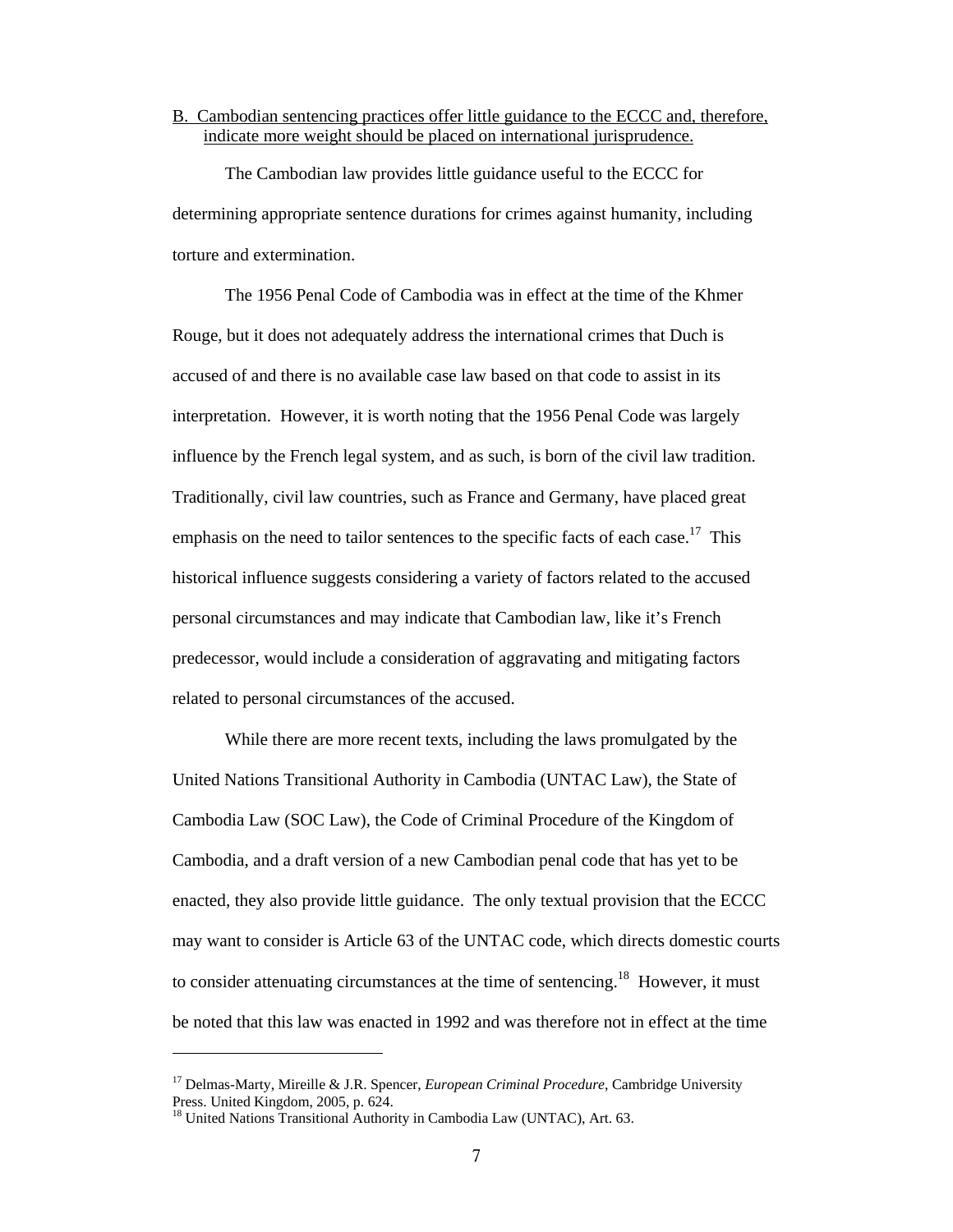of the Khmer Rouge. Additionally, it was promulgated by the United Nations Transitional Authority in Cambodia, and therefore may not reflect domestic practices.

Despite the historical aspects of the 1956 Penal Code and the textual directives contained in the UNTAC law, Cambodian jurisprudence seems to lack sufficient textual directives concerning criminal sentencing for the crimes that Duch is accused of. Additionally, it is not the practice among the Cambodian judiciary to issue reasoned opinions so there is no way to assess judicial practices.

After considering the Rules, Agreement, and Law governing the ECCC, as well as domestic Cambodian practices, there remains an open question as to what factors the court should consider when sentencing a person for crimes against humanity such as torture and extermination. Furthermore, the ECCC has yet to create any case law useful in resolving such questions. Therefore, the court may find it desirable to apply Article 12 of the ECCC Agreement, which directs the court to look at international jurisprudence for sentencing guidance.<sup>19</sup>

## **II. International sentencing guidelines indicate the ECCC should examine the gravity of the offense and personal circumstances of the accused, including aggravating and mitigating factors, when considering the appropriate sentence for Duch.**

International courts, including the International Criminal Tribunal for the former Yugoslavia (ICTY), the International Criminal Tribunal for Rwanda (ICTR), the International Criminal Court (ICC), the Special Court for Sierra Leone (SCSL), and the Special Panels for Serious Crimes in East Timor (SPSC in East Timor), all consider the gravity of the offence and individual circumstances of the convicted

 $19$  See note 12, The Agreement, Article 12. ("Where Cambodian law does not deal with a particular matter, or where there is uncertainty regarding interpretation…guidance may be sought in procedural rules established at the international level.").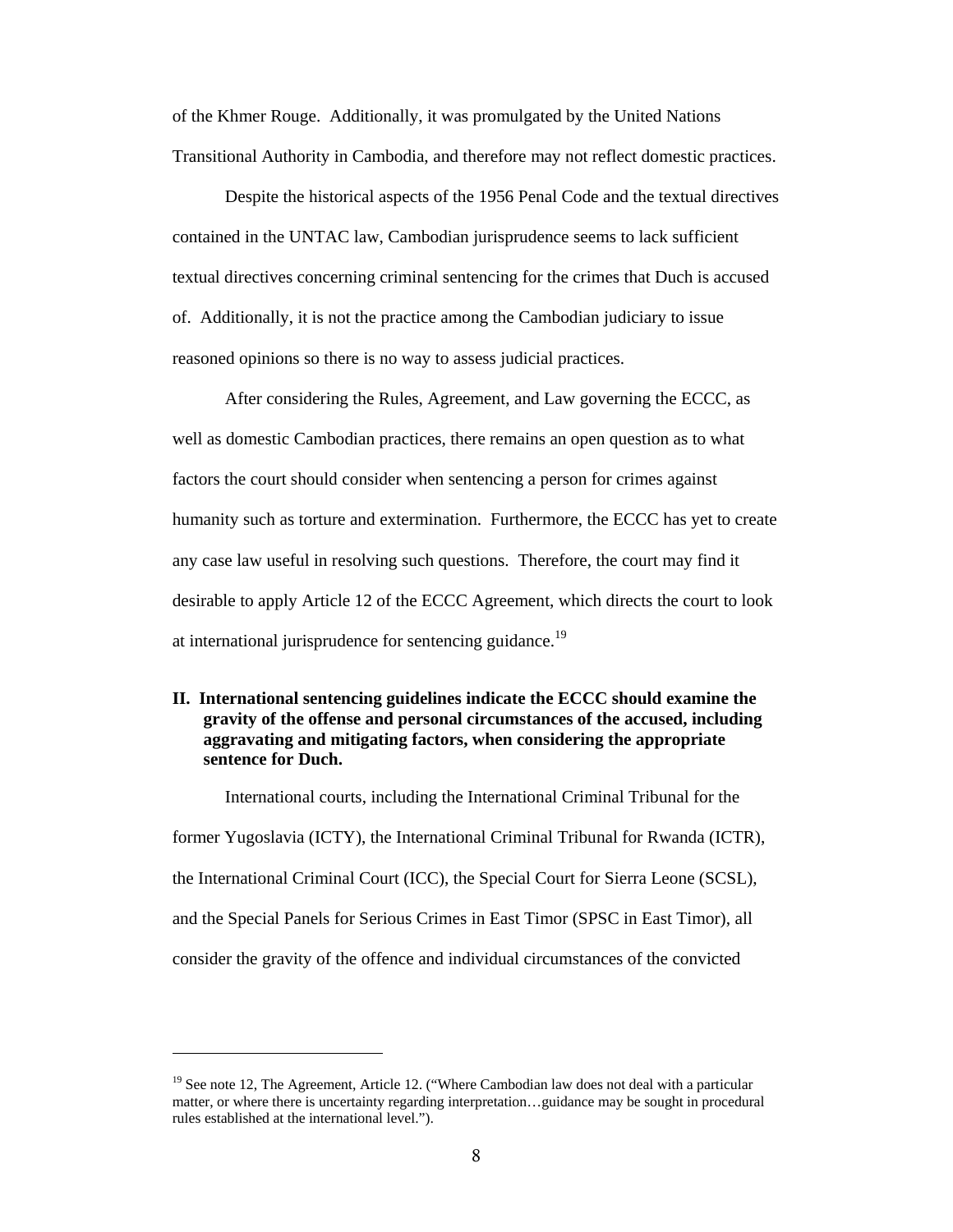person when determining an appropriate sentence length.<sup>20</sup> A gravity-of-the-offense analysis includes factors related to the crime itself, and the convicted person's role in that crime. When considering personal circumstances, courts look at a variety of aggravating and mitigating factors, aside from the crime itself, that indicate the need for a harsher or lighter punishment.

International courts are also directed to consider any aggravating or mitigating factors that the courts deems relevant. While judges are given discretion to include any factors they deem pertinent, text guidelines at most courts explicitly state that if a convicted person was determined to have acted "pursuant to an order of a Government or superior<sup>"21</sup> or "substantial [ly] cooperat [ed] with the prosecution before or after conviction" the sentence should be mitigated.<sup>22</sup> However, it is left to judicial discretion to determine how much weight should be given to various aggravating and mitigating factors at sentencing.

While the ICTY, ICTR, and SCSL are explicitly directed to consider gravity

of the offense and personal circumstances, the ICC is directed by language similar in

meaning, but considerably more detailed. According to the rules of procedure at the

ICC, the court must consider:

 $\overline{a}$ 

"All relevant factors, including any mitigating and aggravating factors, and to consider the circumstances both of the convicted person and the crime…[including] the extent of the damage caused…harm caused to the victims…the nature of the unlawful behavior and the means employed to execute the crime; the degree of participation of the convicted person, the degree of intent; the circumstances of manner, time, and location; and the age, education, social and economic condition of the convicted person."<sup>23</sup>

 $20$  The Statute of the ICTY, Article 24(2); The Statute of the ICTR, Art. 23(2); The Statute of the Special Court of Sierra Leone, Article 19(2); The Rome Statute, Article 78; UNTAET Regulation NO. 2000/15, June 6<sup>th</sup>, 2000, Sec. 10(1).

<sup>&</sup>lt;sup>21</sup> The Statute of the ICTR, Article 6(4), The Statute of the ICTY, Article 7(4), The Statute of the Special Court of Sierra Leone, Article 6(4).

<sup>&</sup>lt;sup>22</sup> The Rules of Procedure and Evidence for the ICTY, Rule  $101(b)(ii)$ ; The Rules of Procedure and Evidence for the ICTR, Rule 101(b)(ii); The Rules of Procedure and Evidence for the Special Court of Sierra Leone, Rule 101(b)(ii); UNTAET Regulation NO. 2000/15, June  $6<sup>th</sup>$ , 2000, Sec. 21, Rules of Procedure and Evidence for the ICC, Rule 145(1).

 $23$  The Rules of Procedure and Evidence for the ICC, Rule 145(1).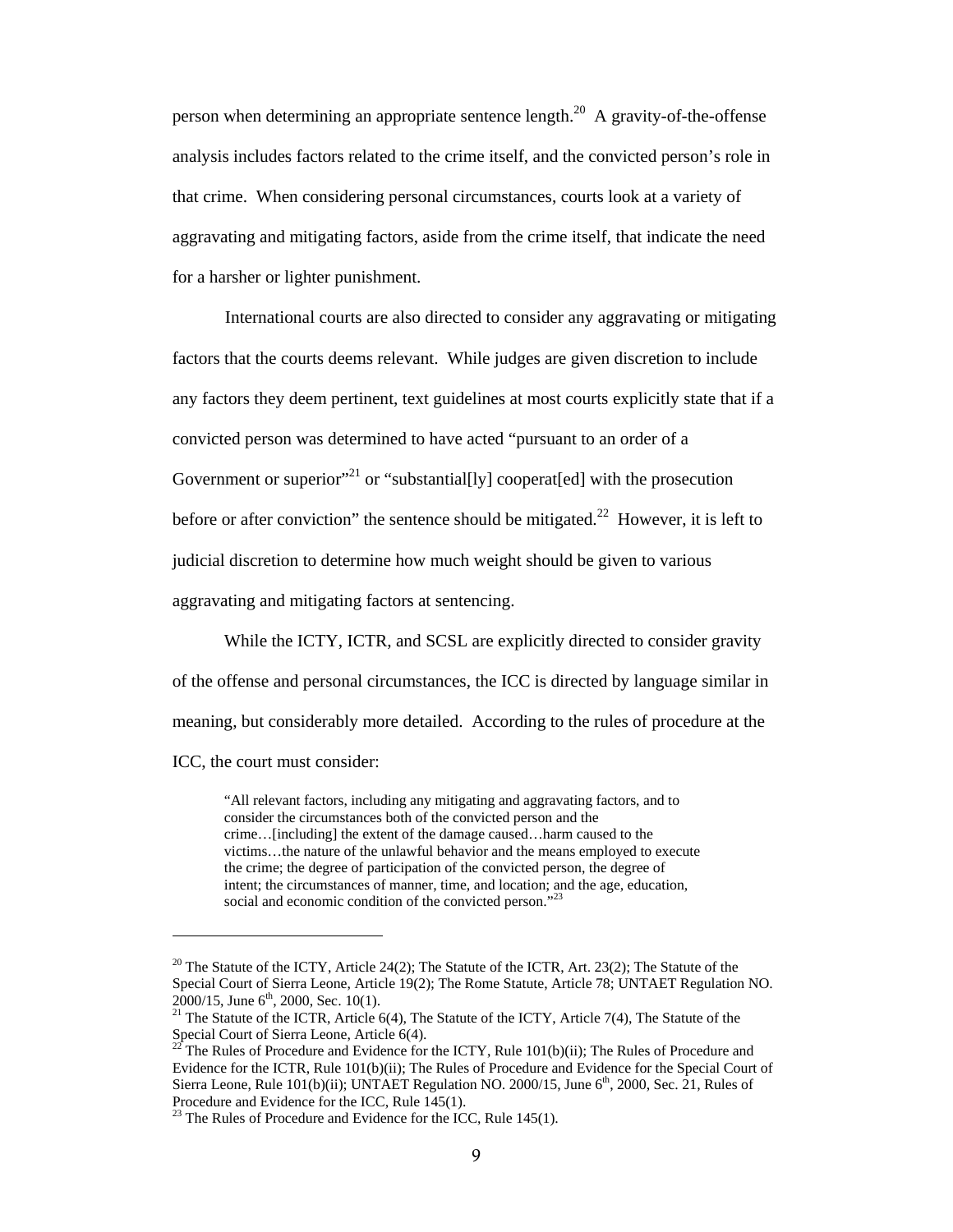When discussing aggravating and mitigating factors, the ICC rules include a list of potential factors the court may consider. Aggravating factors may include abuse of power or official capacity, crimes against particularly vulnerable victims, commission of a crime with particular cruelty or against multiple victims, and commission of a crime motivated by discrimination.<sup>24</sup> Mitigating factors may include the convicted person's conduct after the act and circumstances that may have caused substantially diminished mental capacity or duress.<sup>25</sup>

 One key textual difference between the rules governing the ICTY, ICTR, and SCSL, and the rules governing the ICC is that the ICC is not explicitly directed to consider 'following government or superior orders' as a mitigating factor.<sup>26</sup>

 It is also worth noting that the ICC has yet to sentence anyone and, therefore, can offer no jurisprudence that may help us understand how the court has interpreted the textual sentencing guidelines.

# A. The offenses that Duch is on trial for are particularly grave and may justify a heightened penalty.

When sentencing a convicted person, courts first look at the gravity of the offense that the convicted person committed.<sup>27</sup> As the ICTY stated, "gravity of the offence is a factor of primary importance" and should be regarded as the litmus test when assessing an appropriate sentence.<sup>28</sup>

<sup>&</sup>lt;sup>24</sup> *Id.*, Rule 145(2)(B).<br><sup>25</sup> *Id.*, Rule 145(2)(A).<br><sup>26</sup> See generally, The Rome Statute for the ICC. See also, The Rules of Procedure and Evidence for ICC.

<sup>&</sup>lt;sup>27</sup> The Statute of the ICTY, Article 24(2); The Statute of the ICTR, Article 23(2); The Statute for the Special Court of Sierra Leone, Article 19(2); The Rome Statute for the ICC, Article 78; And generally, *Prosecutor v. Sedyono*, Case Reg. No. 01/Ham/Tim-Tim/02/2002, Special Panels for Serious Crimes in East Timor, Judgment (TC), 15 August 2002, available at http://istocrates.berkeley.edu/~warcrime /East\_Timor\_and\_Indonesia/Indictments\_and\_judgments/Indonesia\_Sedyono\_Judgment.htm, (NOTE: page and paragraph numbers not available).

<sup>28</sup> *Prosecuton v. D. Nikolic*, Case No. IT-94-2-S, ICTY, Sentencing Judgment (TC), ¶ 144. 18 December 2003.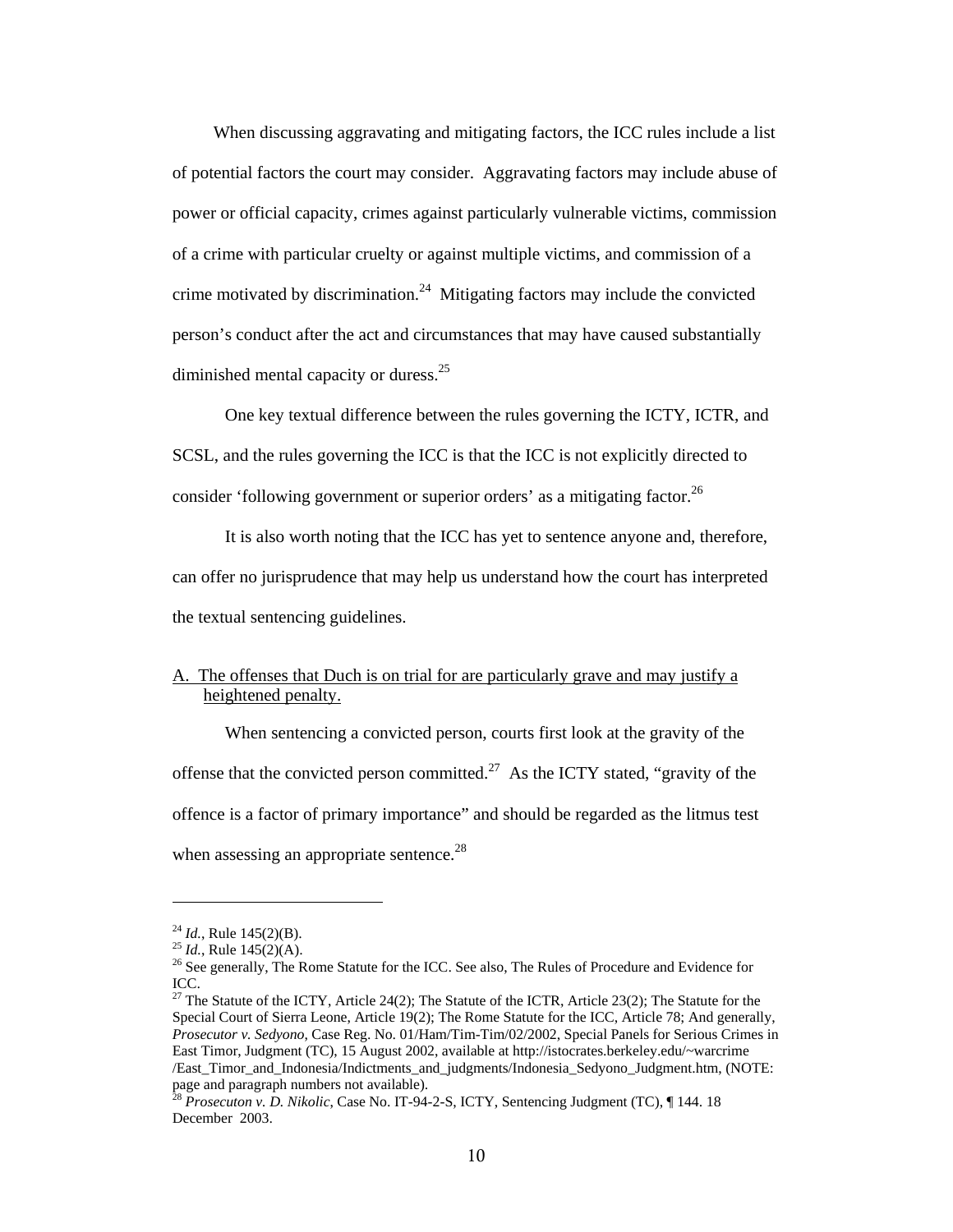When assessing the gravity of a particular offense in relation to sentencing, courts generally examine the nature of the crime and the role of the accused.<sup>29</sup> The Trial Chamber of the ICTY stated in *Prosecutor v. Kupreskic* that "the determination of the gravity of the crime requires a consideration of the particular circumstances of the case, as well as the form and degree of the participation of the accused in the crime".30 In *Prosecutor v. M. Nikolic,* the ICTY Appeals Chamber broke down 'gravity of the offense' into an assessment of the scope and impact of the criminal activity (including the number of people effected by the crime and the harm caused to them), as well as the role of the accused in committing the criminal activity (including the formal role of the accused, the manner in which that role was performed, and the circumstances under which those duties were performed). 31

It is worth noting that courts vary with regard to considering the vulnerability of the victims. While some consider the status of the victims under a gravity-of-theoffense analysis, others examine the victim's status as an aggravating factor.<sup>32</sup> The judges may decide where to consider the victim's status, but for the purposes of this memo I will consider it as an aggravating factor.

# *1. The nature and scope of Duch's crimes are particularly heinous and extensive, and seem to justify a heightened penalty.*

When assessing the nature and scope of crimes against humanity, courts have found the crimes of torture, execution, and persecution to be particularly heinous and worthy of a heighted penalty. For example, in *Prosecutor v. M. Nikolic*, the ICTY gave substantial weight toward a heightened penalty because the nature and scope of

<sup>29</sup> *Prosecutor v. Bisengimana*, Case. No. ICTR-00-60-T, ICTR, Judgment and Sentence (TC), ¶ 178. 13 April 2006.; *Prosecutor v. Aleksovski*, Case No. IT-95-14/1-T, ICTY, Sentencing Judgment (TC), ¶ 182, 25 June 1999.<br>
<sup>30</sup> *Prosecutor v. V. Kupreskic*, Case No. IT-95-16-T, ICTY, Judgment (TC), ¶ 852, 14 January 2000.

<sup>&</sup>lt;sup>31</sup> Prosecutor v. M. Nikolic, Case No. IT-02-60/1, ICTY, Judgment on Sentencing Appeal, ¶ 103, 8 March 2006.

 $3^2$  *Id.* at  $\P$  103.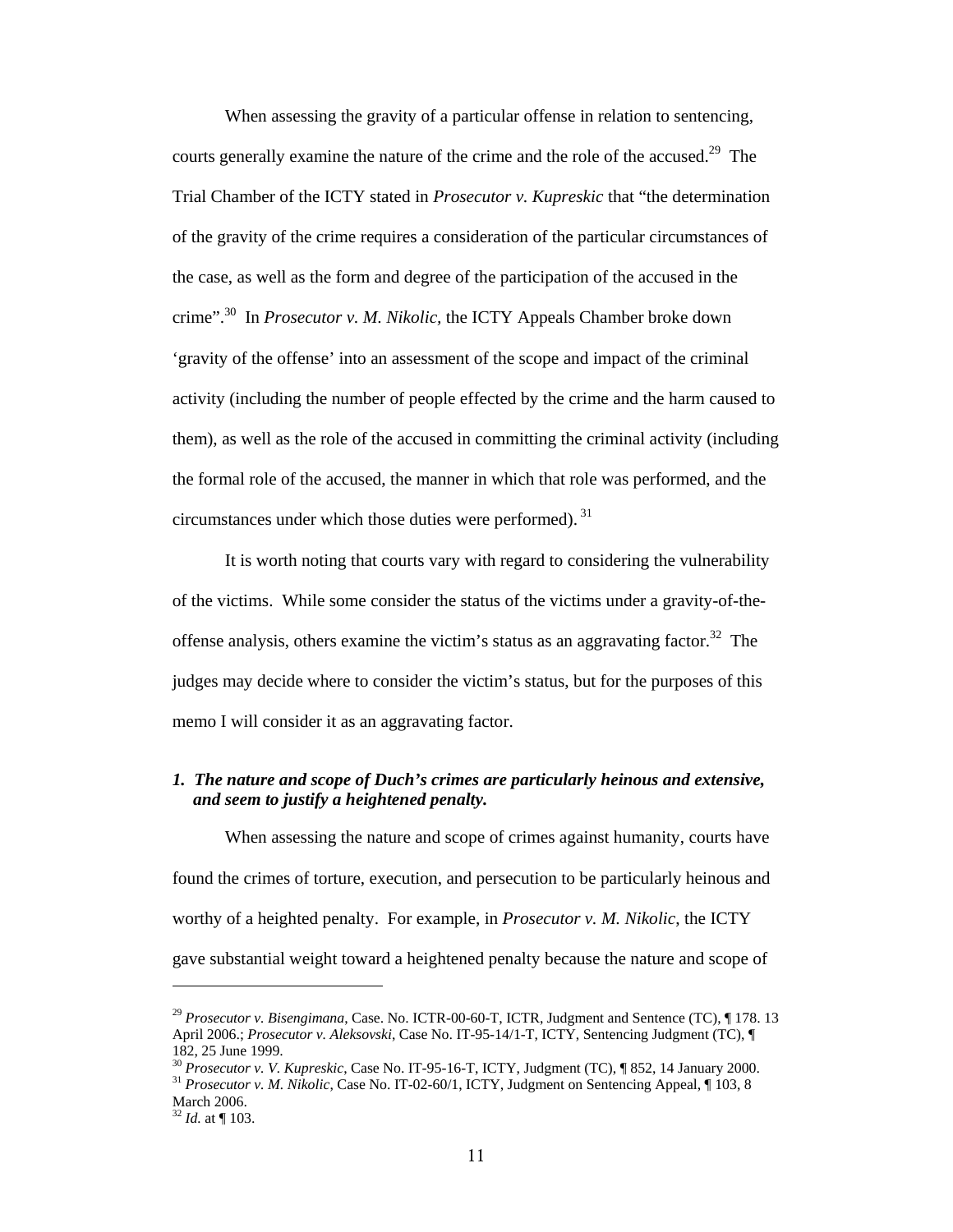M. Nikolic's acts included joint criminal responsibility for the torture and execution of 7000 Bosnian Muslims, as well as the displacement of another 30,000 Bosnian Muslims.<sup>33</sup> The court placed additional weight on the fact that M. Nikolic's crimes included persecution, which they found to be particularly grave in itself.<sup>34</sup> The ICTY made a similar conclusion in *Prosecutor v. D. Nikolic*, justifying a heightened punishment for the convicted person because of the high number of victims and the multitude of criminal acts that he committed. $35$  In that case, the accused admitted to taking part in, or being responsible for acts of persecution, murder, rape, and torture of Bosnian detainees at a detention camp under the authority of the accused.<sup>36</sup>

In *Prosecutor v. Bisengimana*, the ICTR also found the crimes of execution and murder to be particularly heinous and worthy of a heighted sentence.<sup>37</sup> Further, the court put substantial weight on a finding that the scope of the crimes included the execution of several thousand civilians.<sup>38</sup> Lastly, the court notes that the scope and impact of the crimes were not limited to executions, but encompassed the physical and mental torture suffered by the victims of the criminal activity.<sup>39</sup>

In the case of Duch, the crimes he is charged with, including the torture and extermination of civilian detainees, are of an extremely heinous nature and therefore warrant a heightened penalty. Similar to the case of *M. Nikolic*, who was, along with other military leaders, jointly responsible for 7000 Bosnian Muslims being tortured and killed, under Duch's command, over 12,380 people were tortured and executed at S-21 and Cheung Ek.<sup>40</sup> And like the case of *D. Nikolic*, where the accused was head

<sup>&</sup>lt;sup>33</sup> *Id.* at  $\P$  121.<br><sup>34</sup> *M. Nikolic*,  $\P$  105.<br><sup>35</sup> *D. Nikolic*,  $\P$  213.<br><sup>36</sup> *Id.*, at  $\P$  65-104.<br><sup>37</sup> *Bisengimana*,  $\P$  112.<br><sup>38</sup> *Id.*, at  $\P$  112.<br><sup>38</sup> *Id.*, at  $\P$  118.<br><sup>40</sup> See note 1, Closing Order for Cas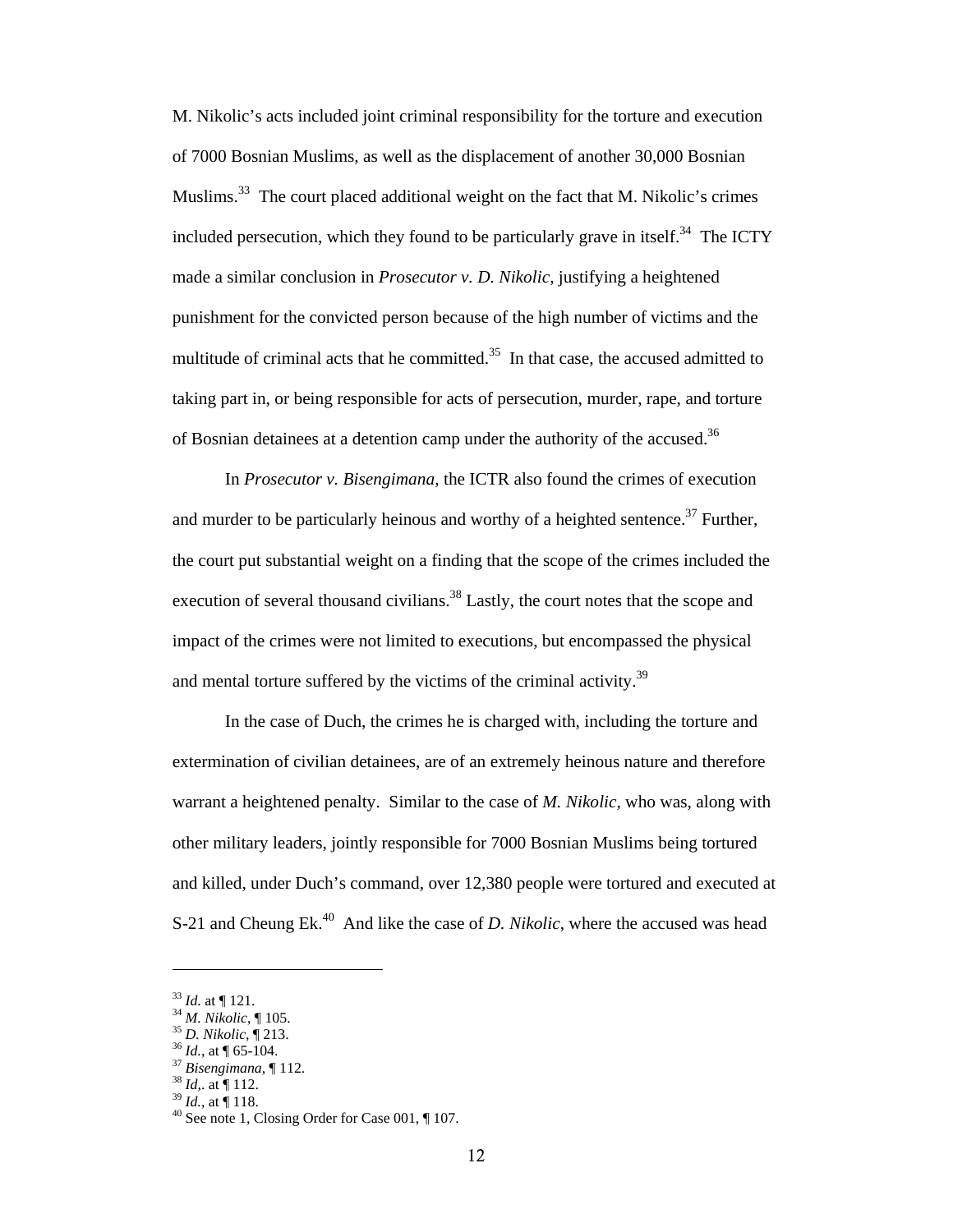of a detention camp where hundred of detainees where tortured and executed, Duch too was head of a prison where mass numbers of detainees were tortured and executed. Additionally, like the crimes of Bisengimana, Duch's crimes seem to include mental torture of the victims at S-21, as evidenced by findings that detainees were kept in small, dark cells, shackled to the floor, for weeks at a time.<sup>41</sup>

Due to the particularly heinous nature of Duch's criminal activity and the wide scope of the crimes' effect, the court may find it necessary to give Duch a heighted punishment.

## *2. As the leader of S-21, Duch was directly responsible for the staff and prisoners at S-21, and therefore played a substantial role in the torture and executions that took place there, indicating the need for a heightened punishment.*

When examining the role of the accused, courts tend to look at the mental state of the accused and the contribution they made toward the commission of the crimes for which they are on trial.

For example, in *Prosecutor v. D. Nikolic*, the ICTY interpreted the 'role' of the accused to mean the relative significance of the accused in carrying out the criminal activity. Thus, even if the formal role of the accused was relatively low in the hierarchy, it does not necessarily follow that a lower sentence will be imposed. $42$ Applying that interpretation to D. Nikolic, the ICTY found his offenses relatively more grave because the accused was not just following orders, but was actively furthering the criminal activity by managing and coordinating the detention and execution of the victims, and because the accused committed the crimes with a "methodical and chilling efficiency" that displayed a total disregard for humanity.<sup>43</sup> The court found D. Nikolic's role particularly significant because he directed

<sup>41</sup> *Id.*, at ¶ 136. 42 *D. Nikolic*, ¶ 115. 43 *Id.*, at ¶ 121.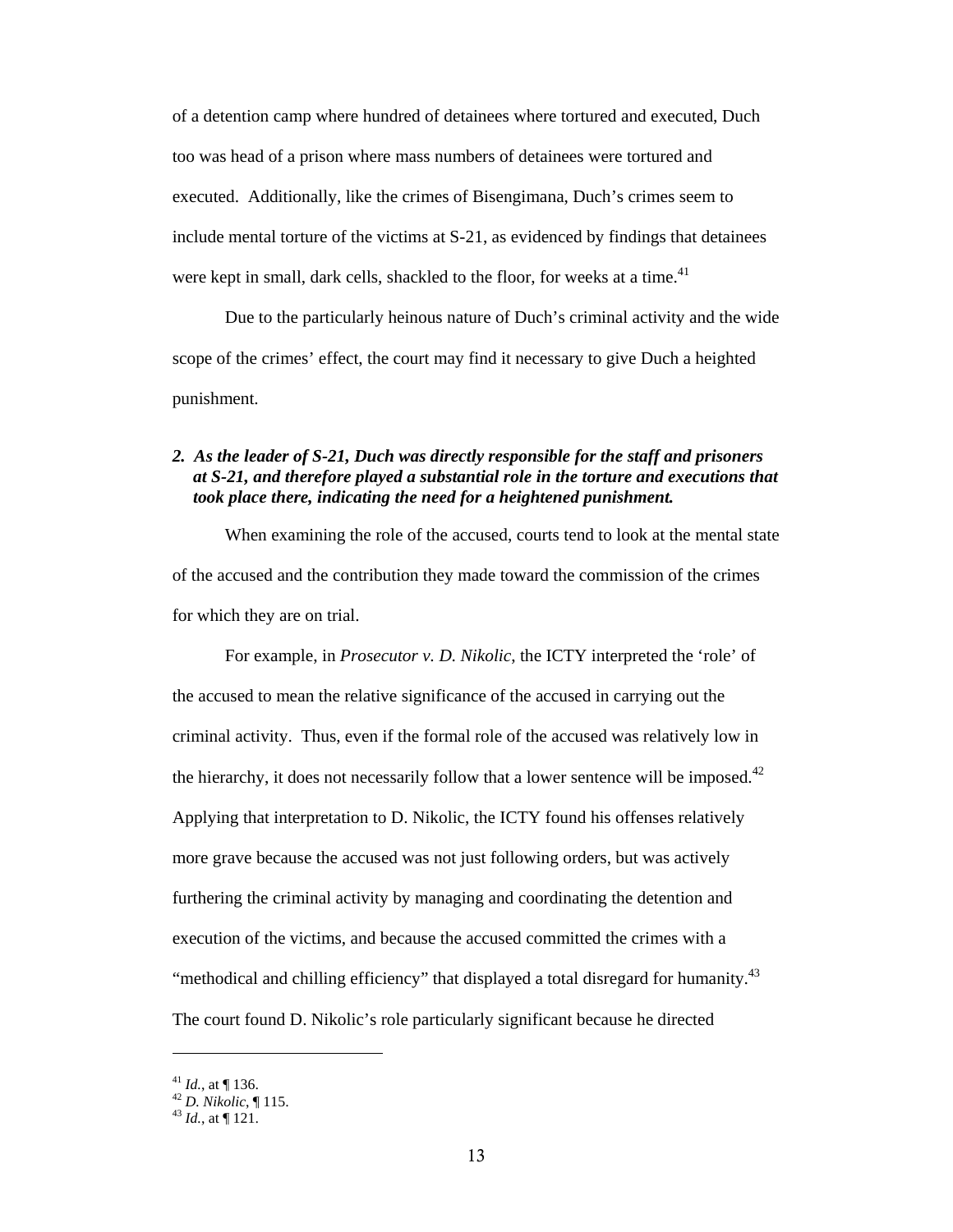subordinates to commit particularly depraved acts.44 In *Prosecutor v. Jelisic*, the ICTY also justified a heighted penalty based on findings that the "particularly coldblooded manner in which executions where carried out indicated...[the accused had] enthusiastically committed his crimes".<sup>45</sup>

In *Bisengimana*, the ICTR addressed a case where the accused held a position as a local government leader in a village where Hutu fighters under his authority massacred a group of Tutsi civilians.<sup>46</sup> Although he did not participate or order the crimes, the ICTR still found that the accused played a substantial role in the commission of the executions, reasoning that his failure to prevent the massacre violated his duty to protect his Tutsi constituents and that his silence encouraged the Hutu fighters to carry out the crimes. $47$  Therefore, the court found the role of the accused to justify a heighted punishment.

Conversely, in *Prosecutor v. Alexsovski*, the ICTY found that the crimes of the accused were relatively less grave because the accused did not play an "instrumental" role in the commission of the criminal enterprise.<sup>48</sup> In that case, the accused worked in a prison and was in charge of the welfare of 50 inmates who were found to be treated inhumanely.49

In the Duch trial, the role of the accused seems to lend weight toward justifying a heightened sentence. Like the case of *D. Nikolic*, where the accused was head of a prison where detainees were tortured and killed, Duch was chairman of S-21 where at least 12,380 detainees were subjected to depraved treatment, including

<sup>&</sup>lt;sup>44</sup> Id.<br><sup>45</sup> Prosecutor v. Jelisic, Case No. IT-95-10-T, ICTY, Judgment (TC),  $\P$  130-31, 14 December 1999.<br><sup>46</sup> Bisengimana,  $\P$  120.<br><sup>47</sup> Id.<br><sup>48</sup> Prosecutor v. Alexsovski, Case No. IT-95-14/1-T, ICTY, Sentencing Judgm

June 1999.

<sup>49</sup> *Id*.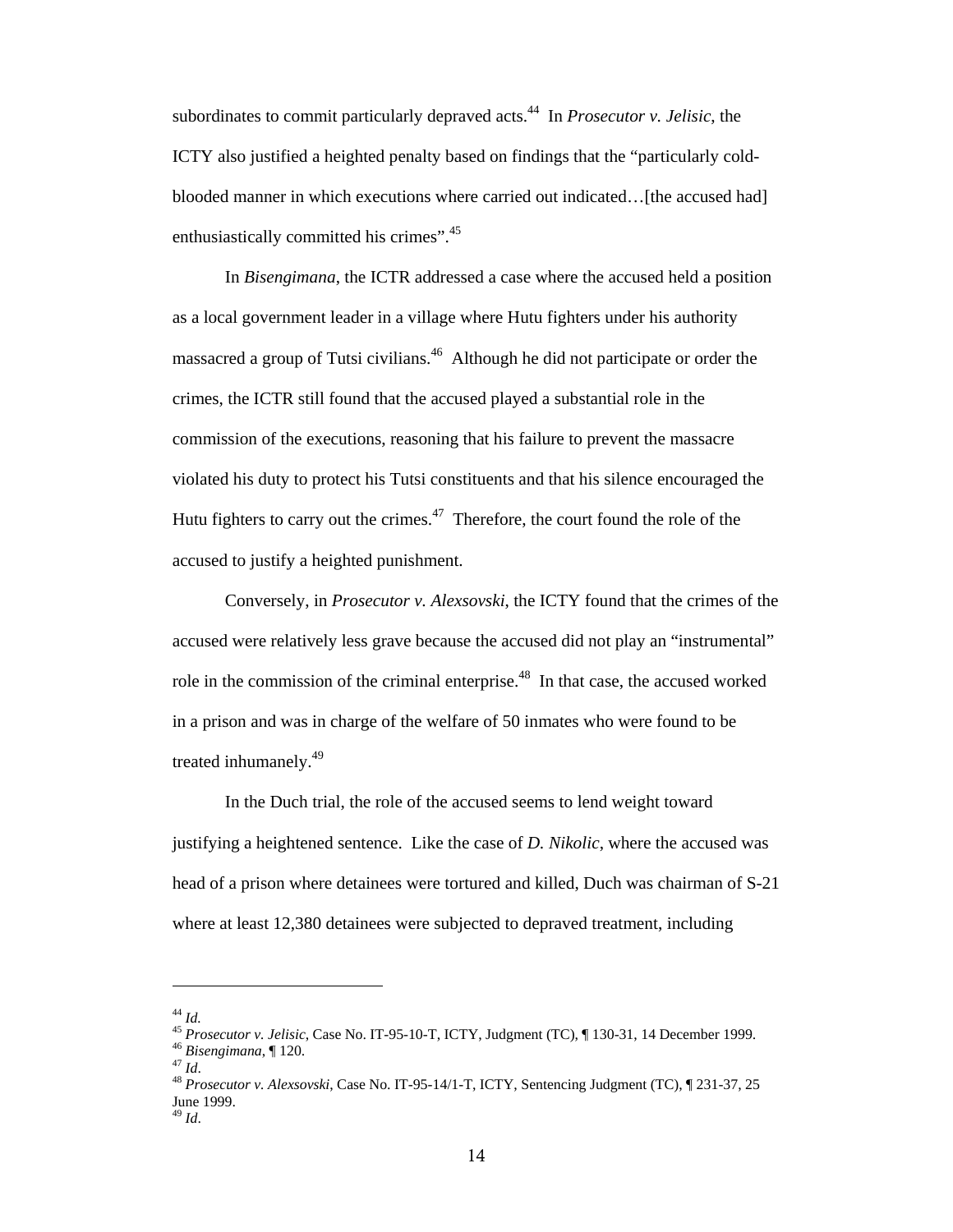inadequate food and unsanitary living conditions<sup>50</sup> before being executed.<sup>51</sup> Additionally, former S-21 Prison Guard, Prak Khan, testified that at least half of the detainees at S-21 were interrogated and tortured.<sup>52</sup>

Like the case of *Bisengimana*, where the accused was found to have had a substantial role in the execution of victims because he held a position of leadership over the soldiers whom he watched massacre Tutsi civilians that he had a duty to protect, Duch had a duty to protect the detainees S-21 from inhumane treatment. Furthermore, Duch actively encourage the torture and execution of detainees by explicitly ordering subordinates to commit those acts. In this way, Duch's role is more substantial than Bisengimana, who did not explicitly order his subordinates to kill Tutsis, but simply failed to prevent them from doing so. Therefore, it seems that Duch played a substantial role in the crimes for which he is on trial.

Additionally, the prisoners under Duch's control seemed to have been tortured and executed in a methodical, cold-blooded manner, similar to the crimes being tried in the cases of *Jelisic*, where the ICTY held that the accused enthusiastically contributed to acts of torture and execution, and therefore deserved a heightened penalty. For almost five years, Duch managed an assembly line of murder, keeping records, imposing a strict chain of command, and giving his subordinates instructions on how to torture prisoners and how to make them feel like animals.<sup>53</sup> Going beyond mere detainment, Duch ordered guards to treat detainees in horribly depraved ways, indicating the accused played an enthusiastic role in furthering the crimes for which he is being tried. In accordance with Duch's instructions, prisoners were kept in tiny cells, shackled to the floor, with little food or water, at times left without clothing, and

 $50$  See note 1, Closing Order for Case 001,  $\P$  18-19 and  $\P$  62-71.

 $51$  See note 1, Closing Order for Case 001,  $\parallel$  107.

 $52$  See note 1, Closing Order for Case 001,  $\frac{1}{3}$  85-89.

 $^{53}$  *Id.*, at  $\P$  62-71.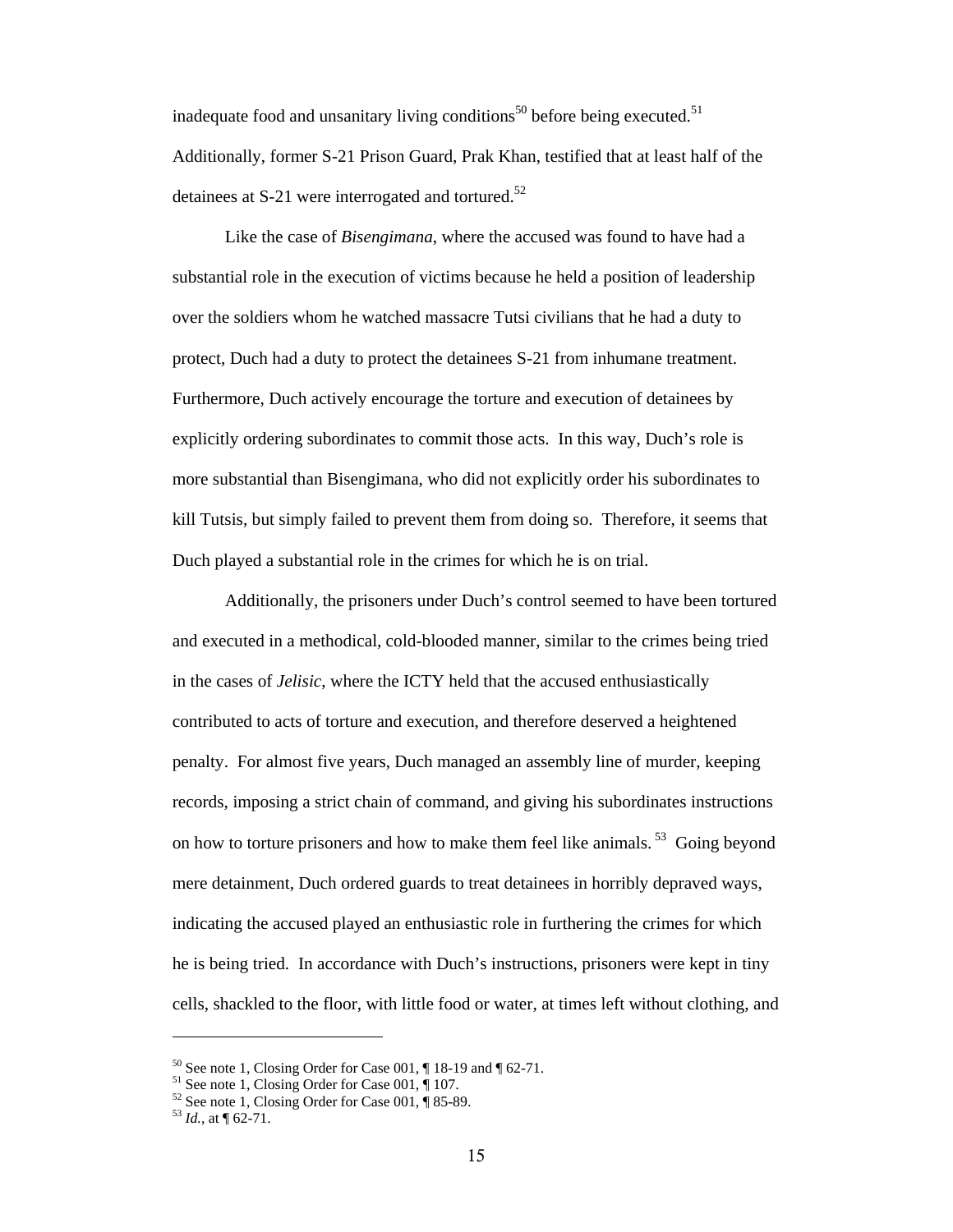forced to remain silent.<sup>54</sup> Additionally, Duch showed a particularly cold-blooded attitude when he was seen laughing and joking with other interrogators while he and the others were torturing a female detainee.<sup>55</sup>

If the Trial Chamber of the ECCC agrees that Duch's role in committing the criminal acts was both substantial and enthusiastic, it would seems to justify adding substantial weight toward applying a heightened sentence.

B. The individual circumstances concerning Duch, and the crimes he committed, indicate there are aggravating factors that justify a heightened punishment, but also some mitigating factors that justify a mild reduction in sentencing.

As stated above, all international courts consider the "gravity of the offence and the individual circumstances of the convicted person" as well as other mitigating or aggravating factors related to the crime or the convicted person, when considering an appropriate sentence length.<sup>56</sup> Additionally, the textual guidelines of the ICTY, ICTR, and SCSL explicitly state that cases where an accused person is determined to have acted "pursuant to an order of a Government or superior"<sup>57</sup> or cases where an accused "substantial[ly] cooperat[ed] with the prosecution before or after conviction" are both mitigating factors at sentencing.<sup>58</sup>

The ICC's rules instruct the court to consider mitigating factors such as "the convicted person's conduct after the act, including any efforts by the person to

<sup>&</sup>lt;sup>54</sup> *Id.* 55 See note 1, Closing Order for Case 001,  $\P$ 93.

<sup>&</sup>lt;sup>56</sup> Statute of the ICTY, Art. 24(2),; Statute of the ICTR, Article 23(2),; Statute of the SCSL, Article 19(2).; The Rome Statute, Article 78; And generally, *Sedyono*. 57 Statute of the ICTR, Article 6(4).; Statute of the ICTY, Article 7(4).; Statute of the SCSL, Article

<sup>6(4).</sup> 

 $58$  ICTY Rules of Procedure and Evidence, Rule  $101(b)(ii)$ .; ICTR Rules of Procedure and Evidence, Rule 101(b)(ii).; SCSL Rules of Procedure and Evidence, Rule 101(b)(ii).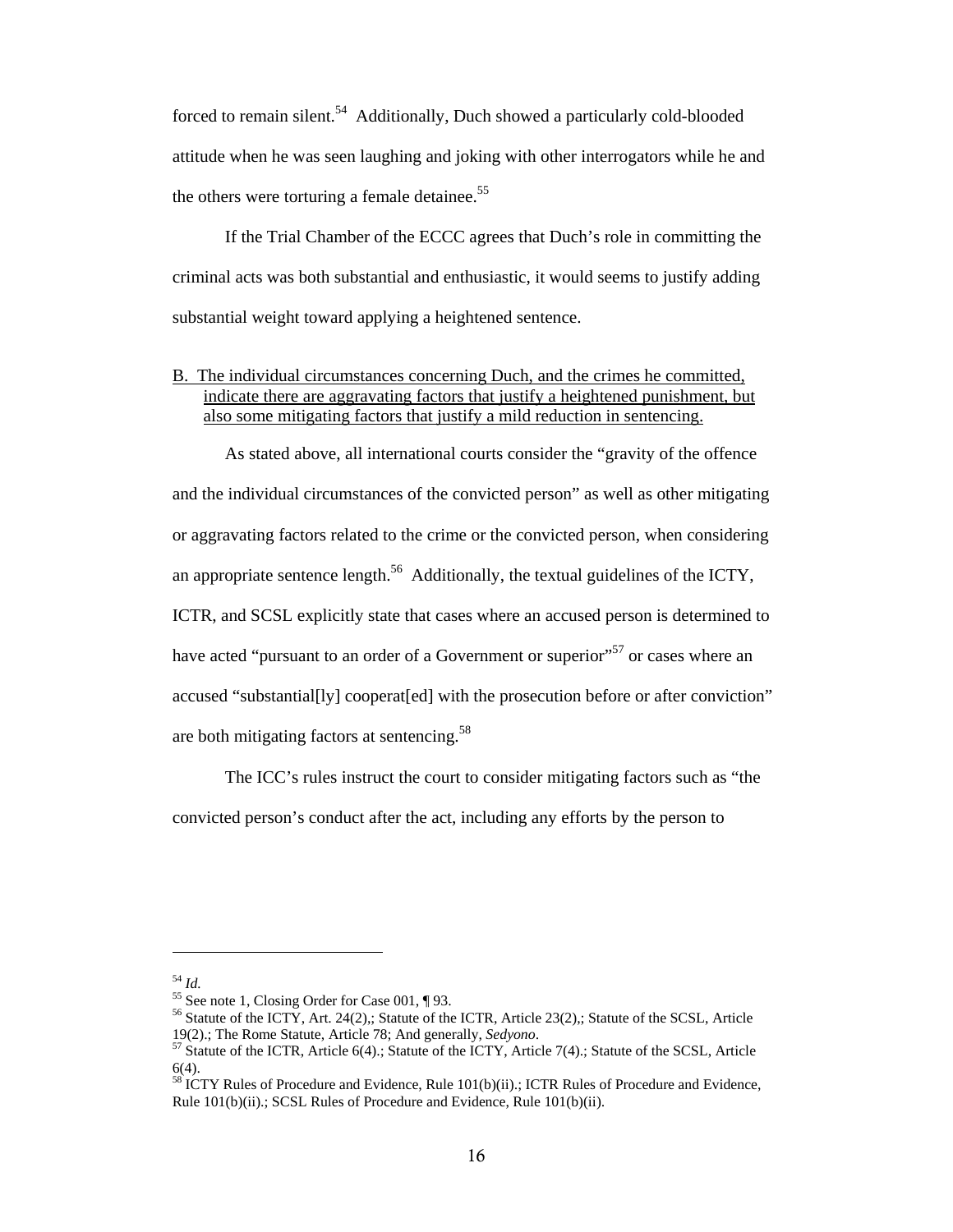compensate the victims and any cooperation with the Court<sup>559</sup>, but the ICC is not directed to consider following orders as a mitigating factor.<sup>60</sup>

Beyond these guidelines, the judges presiding over a particular case are given considerable discretion when deciding what factors to consider and how much weight to accord each one. $61$ 

As the ICTR Trial Chamber observed, "The judges of the Chamber cannot limit themselves to the factors mentioned in the Statute and Rules...Their unfettered discretion to evaluate the facts and attendant circumstances should enable them to take into account any other factor that they deem pertinent".<sup>62</sup> As discussed below, some factors that have been considered included an admission of guilt, co-operation with the prosecutor, remorse, voluntary surrender, good character, and family circumstances.

According to ICTY jurisprudence, to be established as fact, mitigating factors must be established on the balance of probabilities (analogous to a more-likely-thannot standard).<sup>63</sup> Aggravating factors must be proven beyond a reasonable doubt to be established as fact.<sup>64</sup>

# *1. Aggravating factors exist in Duch's case that may weight in favor of a heightened penalty for Duch.*

In Duch's case, it seems the court may justify a heightened penalty on the grounds that Duch was in a position of authority at S-21 and the fact that the victims of his crimes may constitute a particularly vulnerable group.

<sup>59</sup> ICC Rules of Procedure and Evidence, Rule 145(2).

<sup>60</sup> See generally, the Rome Statute and the Rules of the ICC.

<sup>61</sup> *Prosecutor v. Kambanda*, Case No. ICTR 97-23-S, ICTR, Sentencing Judgment (TC), ¶ 30, 4 August 1998.; See also, *M. Nikolic*, ¶ 125.; See also, *Prosecutor v. Ruggiu*, Case No. ICTR-97-31-I, ICTR, Sentencing Judgment (TC),  $\P$  34-35, 1 January 2000.<br>  $^{62}$  Kambanda,  $\P$  30.

<sup>62</sup> *Kambanda*, ¶ 30. 63 *M. Nikolic*, ¶ 126.; *D. Nikolic*, ¶ 145.; *Bisengimana*, ¶ 111. 64 *Id.*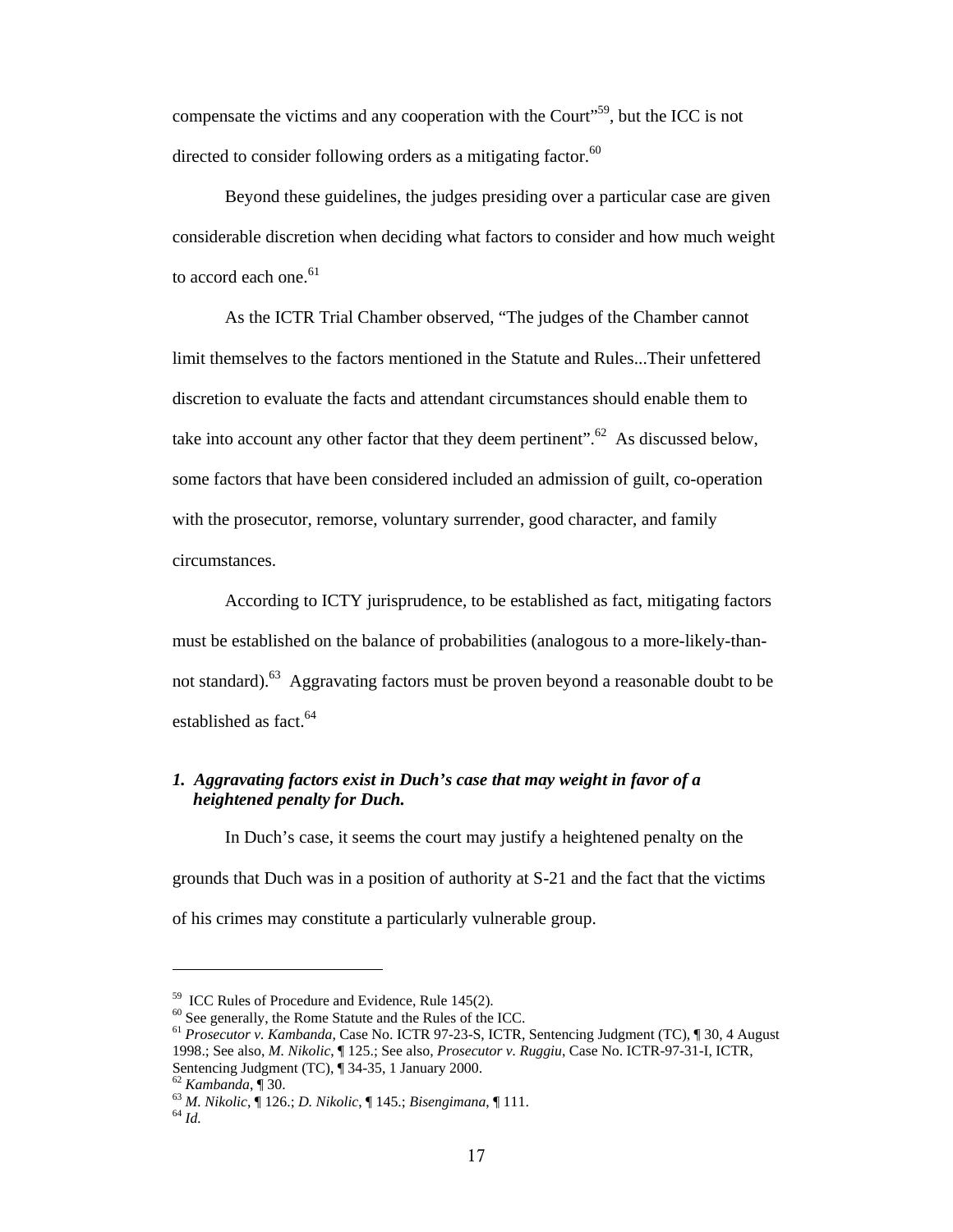## *i. Duch was in a position of authority at S-21, therefore indicating a heightened penalty may be justified.*

International courts have generally found that when a convicted person was in a formal position of authority over a group of people that collectively committed war crimes or crimes against humanity, it is to be considered an aggravating factor necessitating a harsher penalty. At the ICTY, the court emphasized this point in *D. Nikolic*, when they held that the defendant's sentence should be increased due to the fact that he held the position of commander at Susica Detention Camp, where he was in charge of a staff that committed crimes against humanity, including torture and murder.<sup>65</sup> In *M. Nikolic*, the ICTY held that, while the defendant was found to be implementing orders from his superiors, his position as Assistant Commander and Chief of Security and Intelligence put him in a position of authority and he thus played an important part in carrying out the "murder operation".<sup>66</sup> Therefore, the court found this fact to be aggravating at sentencing.<sup>67</sup> At the ICTR, in the case of *Prosecutor v. Kambanda*, the court also held that the accused's position in a leadership role was an aggravating factor.<sup>68</sup> The same court, in *Bisengimana*, observed "one who orders the extermination is more culpable than one who merely aids and abets".69 In *Prosecutor v. Soares*, the SPSC in East Timor followed a similar jurisprudence when they heightened the sentence of the accused because he had held a position of authority.70

<sup>&</sup>lt;sup>65</sup> D. Nikolic, ¶ 179.<br>
<sup>66</sup> M. Nikolic, ¶ 135.<br>
<sup>67</sup> Id., at ¶ 135.<br>
<sup>68</sup> Kambanda, ¶ 61-62.<br>
<sup>69</sup> Bisengimana, ¶ 183.<br>
<sup>69</sup> Bisengimana, ¶ 183.<br>
<sup>70</sup> Prosecutor v. Soares, Case File No. 02/HAM/TIM-TIM/02/2002, Special in East Timor, 4 March 2002, available at: http://ist-socrates.berkeley.edu/~warcrime/East\_Timor\_ and\_Indonesia/Indictments\_and\_judgments/Indonesia\_Soares\_Judgment.htm. (page and paragraph numbers not available).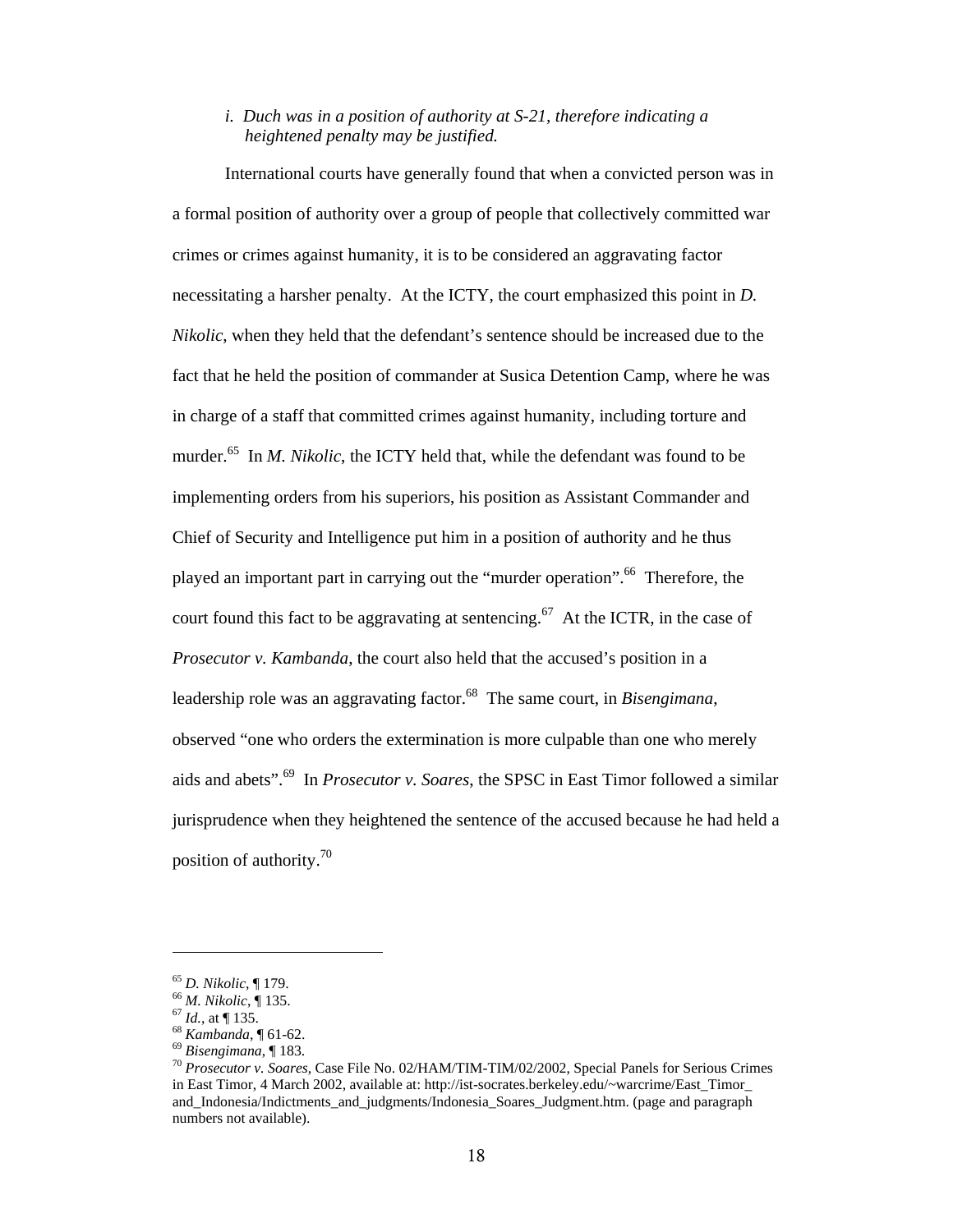In Duch's case, the accused was the chairman of S-21 and reported directly to the Central Committee.<sup>71</sup> Additionally, Duch has admitted in court that he was in a position of authority over the staff of S-21 who committed most of the tortures and executions. Lastly, the ECCC only has jurisdiction over senior leaders, so, by definition, Duch has been determined by the court to have held a position of authority.72 Based on these facts it seems the ECCC Trial Chamber may want to consider a heightened punishment for Duch.

#### *ii. Duch's crimes were committed against particularly vulnerable victims, including women, children, and prisoners under his control, and, therefore, the Trial Chamber may want increase his punishment.*

Courts have generally held that sentencing is aggravated by findings that the victims of the offense included especially vulnerable populations, such as women, children, the elderly, or prisoners in custody. In *M. Nikolic*, the ICTY found the crimes to be deserving of a heightened punishment because the victims include the entire Bosnian Muslim population, children and elderly, males and females.<sup>73</sup>

In *D. Nikolic*, the court found that the victims were particularly vulnerable because they were illegally detained with no contact with the outside world, and included woman, children and the elderly, and largely focused on Muslims.<sup>74</sup> On these grounds, the court justified a heightened sentence.<sup>75</sup> The vulnerability of victims was also found to necessitate a harsher penalty in *Prosecution v. Simic*. 76 In that ICTY case, the victims were determined to be vulnerable because the were in the

<sup>71</sup> ECCC Trial Chamber Transcripts, Case 001, March 31, 2009, p.68.

<sup>&</sup>lt;sup>72</sup> See note 9, The Law, Art. 1.<br><sup>73</sup> *M. Nikolic*, **[** 121.

<sup>73</sup> *M. Nikolic*, ¶ 121. 74 *D. Nikolic*, ¶ 184. 75 *Id.* <sup>76</sup> *Prosecutor v. Simic*, Case No. IT-95-9-T, ICTY, Judgment (TC), ¶ 1083, 17 October 2003.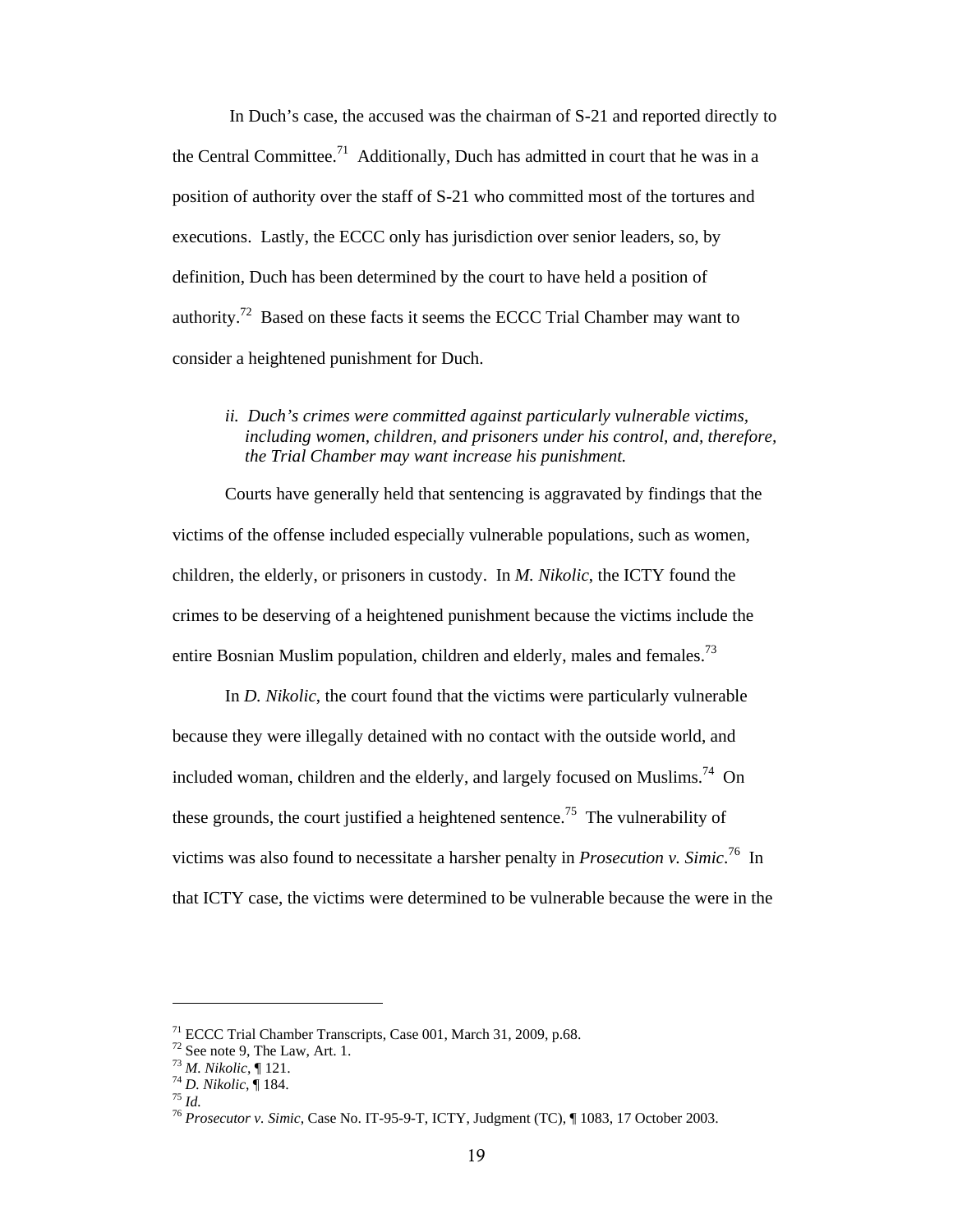custody and control of Simic's command, had been detained for several months, and suffered repeated beatings, all of which they were defenseless against.<sup>77</sup>

In the *Bisengimana* case at the ICTR, where the accused was convicted for participation in the execution of Tutsi civilians, the Trial Court justified a heightened punishment because the executions were targeted at a civilian population defined by ethnic identity.78

The victims of Duch's crimes, like the cases of *Bisengimana* and *M. Nikolic*, included civilian men, women, and children.79 Furthermore, like *Simic*, where the court found the victims more vulnerable because they were in the control and custody of the accused, the victims of Duch's crimes were also under his control and custody.

On the other hand, it is also important to distinguish Duch's victims from the cases of *Bisengimana*, *M. Nikolic,* and *D. Nikolic*. In each of those cases, the court found crimes justified a heighted sentence because they were focused at civilian populations defined by ethnic identity; an immutable characteristic. In the case of Duch, his victims were mainly targeted for political reasons.

 The status of Duch's victims, which included civilian men, women, and children, under his control as prisoners, indicate the court may want to consider a heighted punishment. However, because it is not clear that these victims were targeted because of their ethnic identity or other immutable characteristic, it may be desirable to give relatively less weight to the victim's status when justifying a heightened punishment.

<sup>77</sup> *Id.* <sup>78</sup> *Bisengimana*, ¶ 118. 79 See note 1, Closing Order for Case 001, ¶ 47.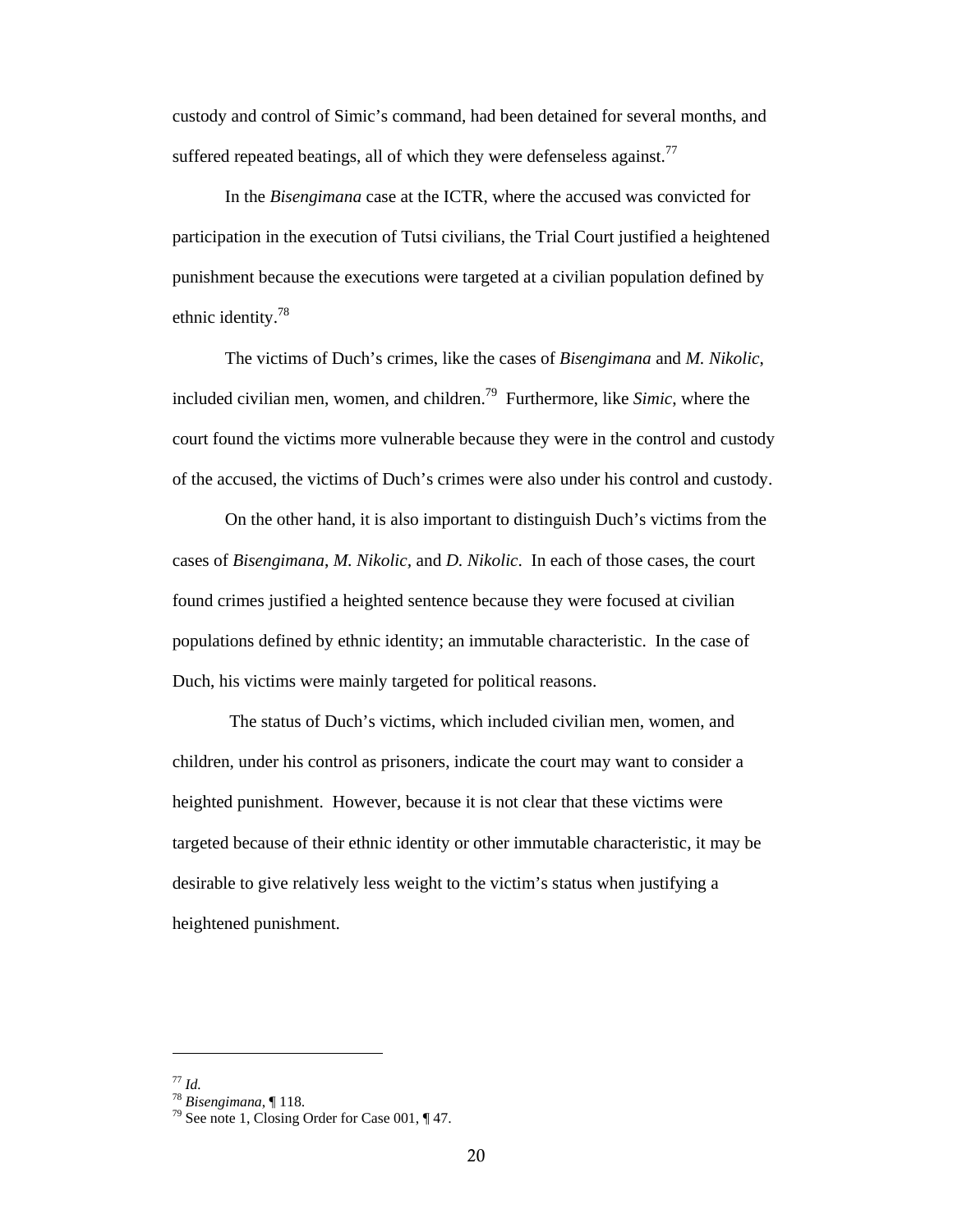## *2. There seem to be mitigating factors in Duch's case that may weight toward a reduction in his sentence.*

 While the Trial Chamber is free to consider a range of mitigating factors, this memo will address the most frequently cited mitigating factors that may be applicable to the Duch case. Those factors are 1) substantial cooperation with the prosecution, 2) committing a crime pursuant to a superior order, 3) the character of the accused, 4) accepting guilt and responsibility, and 5) sincere remorse for the crimes.

### *i. Duch seems to have cooperated with the Trial Chamber, therefore indicating it may be appropriate to mitigate his sentence.*

Cooperation is considered a mitigating factor so long as it is "substantial".<sup>80</sup> The ICTY, in *Prosecutor v. Blaskic*, established an analytic matrix that considers the extent and quality of information provided, to determine whether cooperation is "substantial".<sup>81</sup> In *D. Nikolic*, the ICTY applied the 'Blaskic Test' to find the accused had substantially cooperated with the court on the grounds that the accused provided extensive and useful information that contributed to the fact-finding mission of the tribunal. 82 In *Prosecutor v. Erdemovic*, the accused was also found to be cooperative based on the fact that he gave high-quality information, including new names of other perpetrators, and corroboration of existing information.<sup>83</sup>

In addition to providing substantial information, the SPSC in East Timor has recognized cooperation as mitigating based solely on the accused attitude in court. For example, in *Prosecutor v. Sedyono*, the accused's sentence was mitigated on the grounds that the accused "show[ed] respect for the court".<sup>84</sup>

<sup>80</sup> *D. Nikolic*, ¶ 260.<br>
81 *Id.*, at ¶ 253.<br>
82 *Id.*, at ¶ 253-260.<br>
83 *Prosecutor v. Erdemovic*, Case No. 11-96-22T*bis*, ICTY, Sentencing Judgment (TC), ¶ 16(iv), 5 March 1998.

<sup>&</sup>lt;sup>4</sup> Sedyono, (page and paragraph numbers not available).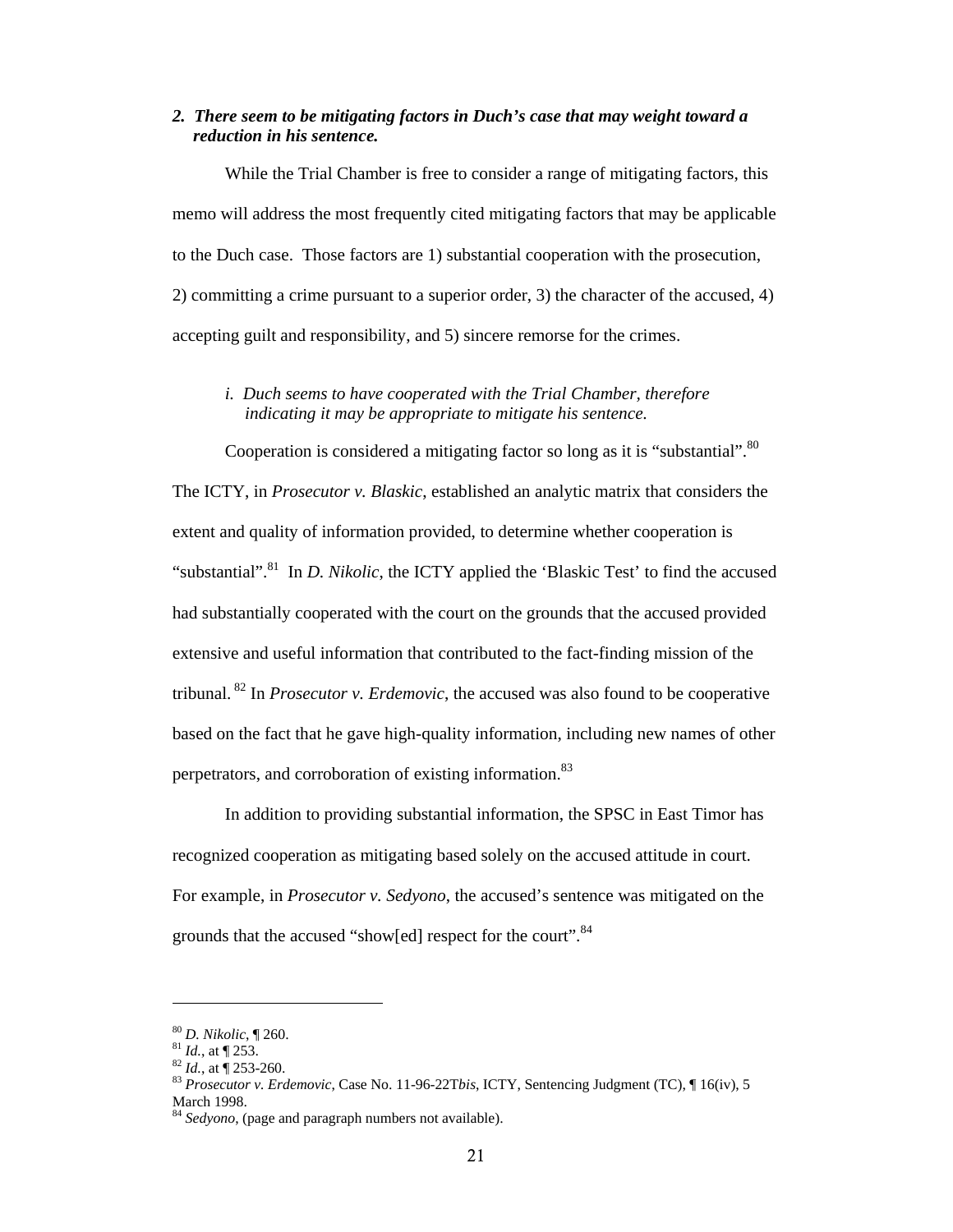In the case of Duch, the facts seem to indicate that it is more likely than not that the accused has been substantially cooperative and respectful of the court. On the second day of his trial, Duch expressed a willingness to answer all questions asked by the court and civil parties. $85$  At times, it seems Duch has followed up on this pledge, offering details of his own crimes, the crimes of the Khmer Rouge generally, as well as elaborating on the structure, policies, and operations of the Central Committee.<sup>86</sup> Indeed, the investigating judges seem to agree, stating in the Closing Order that "Duch has cooperated willingly in the judicial investigation".<sup>87</sup>

However, one may argue Duch has not been fully cooperative because he only confirms testimony already proven by the court through other evidence.<sup>88</sup> Nonetheless, the fact that he provides additional details and has provided lengthy testimony about the operations and structure of the Khmer Rouge regime seems to satisfy the analysis employed in *Blaskic*. Furthermore, his affirmation of facts presented in court seems valuable to the court's goals of reconciliation and building an accurate historical record. Therefore, it seems the Trial Chamber may want to reward Duch for this behavior via sentence mitigation.

*ii. It seems likely that Duch committed his crimes pursuant to an order by his superiors, thus indicating the Trial Chamber may want to consider mitigating Duch's sentence.* 

The rules of the ICTY, ICTR, and SCSL explicitly state that actions "pursuant to an order by the government or superior does not relieve of criminal responsibility, but may be considered in mitigation of punishment if the International Tribunal

<sup>85</sup> ECCC Trial Chamber Transcripts, Case 001, March 31, 2009, p.70.

<sup>86</sup> ECCC Trial Chamber Transcripts, Case 001, May 27, 2009, pp.3-52. (Duch provides details concerning the structure, policies, and operations of the Central Committee).

<sup>87</sup> See note 1, Closing Order for Case 001, ¶ 168.

<sup>88</sup> ECCC Trial Chamber Transcripts, Case 001, July 8, 2009, p.3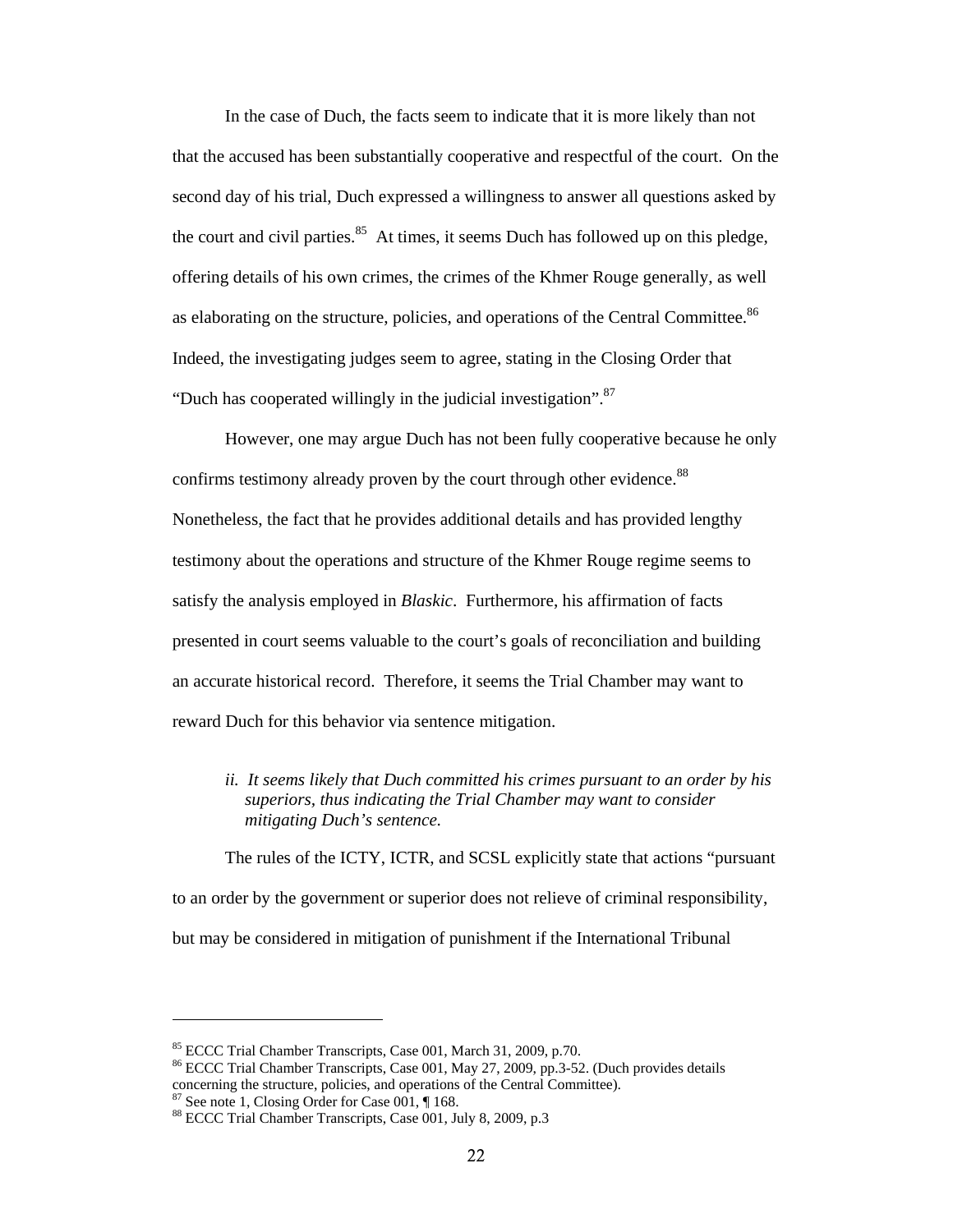decides justice so requires".<sup>89</sup> The SPSC in East Timor has applied a similar jurisprudence, referencing the ICTY and ICTR in some of its judgments.<sup>90</sup> In *Sedyono* the SPSC in East Timor noted "actions that were carried out as an order from a superior officer...can be used as a consideration for leniency".  $91$ 

In Duch's case, it seems likely that the accused ordered the torture and execution of prisoners to implement orders coming from the Central Committee. Indeed, the Closing Order indicting Duch seems to support this assertion, stating that Duch was action under the direct orders of Son Sen and the Central Committee.<sup>92</sup> Based on these findings, it seems appropriate that the ECCC give some weight toward mitigating Duch's sentence because he was acting pursuant to superior orders.

 Additionally, Duch has claimed that he was implementing superior orders under the threat of death, which may justify additional sentence mitigation.<sup>93</sup> In *Blaskic*, the court noted "duress…does mitigate the criminal responsibility of the accused when he had no choice or moral freedom in committing the crimes".<sup>94</sup> Similarly, in *Erdemovic*, the court justified a lesser sentence because the accused was found to have been following orders under the threat of death.<sup>95</sup> If the Trial Chamber is convinced that Duch acted under some duress, the court may want to consider adding additional weight toward mitigating Duch's sentence.

On the other hand, in the first trial for genocide, which was against Adolf Eichmann, tried in the domestic Israel court system, the court held that following orders could not mitigate the accused's crimes because the crimes were excessively

<sup>89</sup> Statute of the ICTY, Article 7.; Statute of the ICTR, Article 6.; Statute of the SCSL, Article 6.

<sup>&</sup>lt;sup>90</sup> *Sedyono*, (page and paragraph numbers not available).<br><sup>91</sup> *Id.* 92 See note 1, Closing Order for Case 001, ¶ 2.

<sup>93</sup> ECCC Trial Chamber Transcripts, Case 001, March 31, 2009, pp.68-69.

<sup>94</sup> *Prosecutor v. Blaskic*, Case No. IT-95-14-T, ICTY, Judgment (TC), ¶ 769, 3 March 2000. 95 *Erdemovic*, ¶ 4-16(i).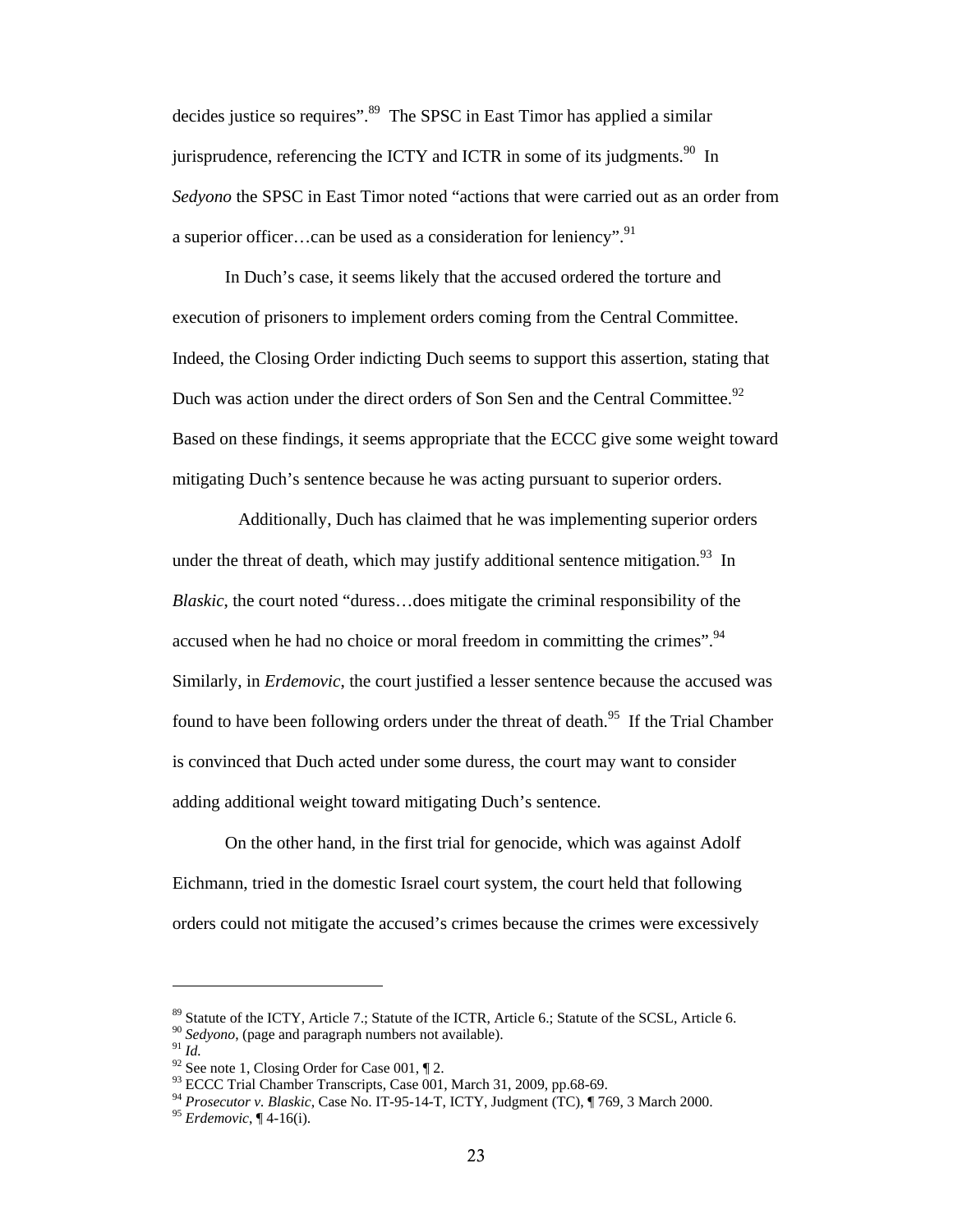depraved.<sup>96</sup> Some may argue that the ECCC should follow similar jurisprudence to find that Duch's crimes are too depraved to allow mitigation for following superior orders. However, since the *Eichmann* case was tried in the domestic Israeli legal system it does not represent international jurisprudence. Therefore, it still seems appropriate for the ECCC to consider "acting pursuant to government orders" as a mitigating factor.

*iii. Duch's acceptance of guilt seems qualified and does not appear to have facilitated an efficient trial, therefore possibly negating any justification for a sentence reduction on these grounds.* 

The rules governing the ICTY, ICTR, SCSL, do not allow formal guilty pleas to be accepted by a court unless the guilty plea is unequivocal and the ICC may not accept a guilty plea unless it is supported by the facts of the case contained in witness testimony or other evidence.  $97$  Additionally, some international courts have found that guilty pleas do not mitigate if the accused is found to be evasive or not fully forthcoming with their testimony.<sup>98</sup>

Both the ICTR and the ICTY have observed that guilty pleas should mitigate sentencing on the grounds that mitigation encourages the accused to be forthcoming with information and to recognize their crimes publicly so as to help develop a more comprehensive historical record.<sup>99</sup> The ICTY has also observed that, "in relation to the Tribunal's mission to assist in restoring peace and bring reconciliation to the territory of the former Yugoslavia, guilty pleas can certainly contribute significantly". Lastly, the ICTY has found guilty pleas mitigate sentencing on the grounds that it

<sup>&</sup>lt;sup>96</sup> *Eichmann* case, May 29<sup>th</sup>, 1962, *available at*: <http://www.nizkor.org/hweb/people/e/eichmann-adolf/transcripts/Sessions/Session-121-01.html>.

 $97$  ICTY Rules of Procedure and Evidence, Rule 62(iii).; ICTR Rules of Procedure and Evidence, Rule 62(B).; SCSL Rules of Procedure and Evidence, Rule 62(iii).; Rome Statute, Article 65(1)(c).

<sup>&</sup>lt;sup>98</sup> *M. Nikolic*, ¶ 156.<br><sup>99</sup> *Erdemovic*, ¶ 16(iii). ("An admission of guilt demonstrates honesty and it is important for the International Tribunal to encourage people to come forth, whether already indicted or as unknown perpetrators").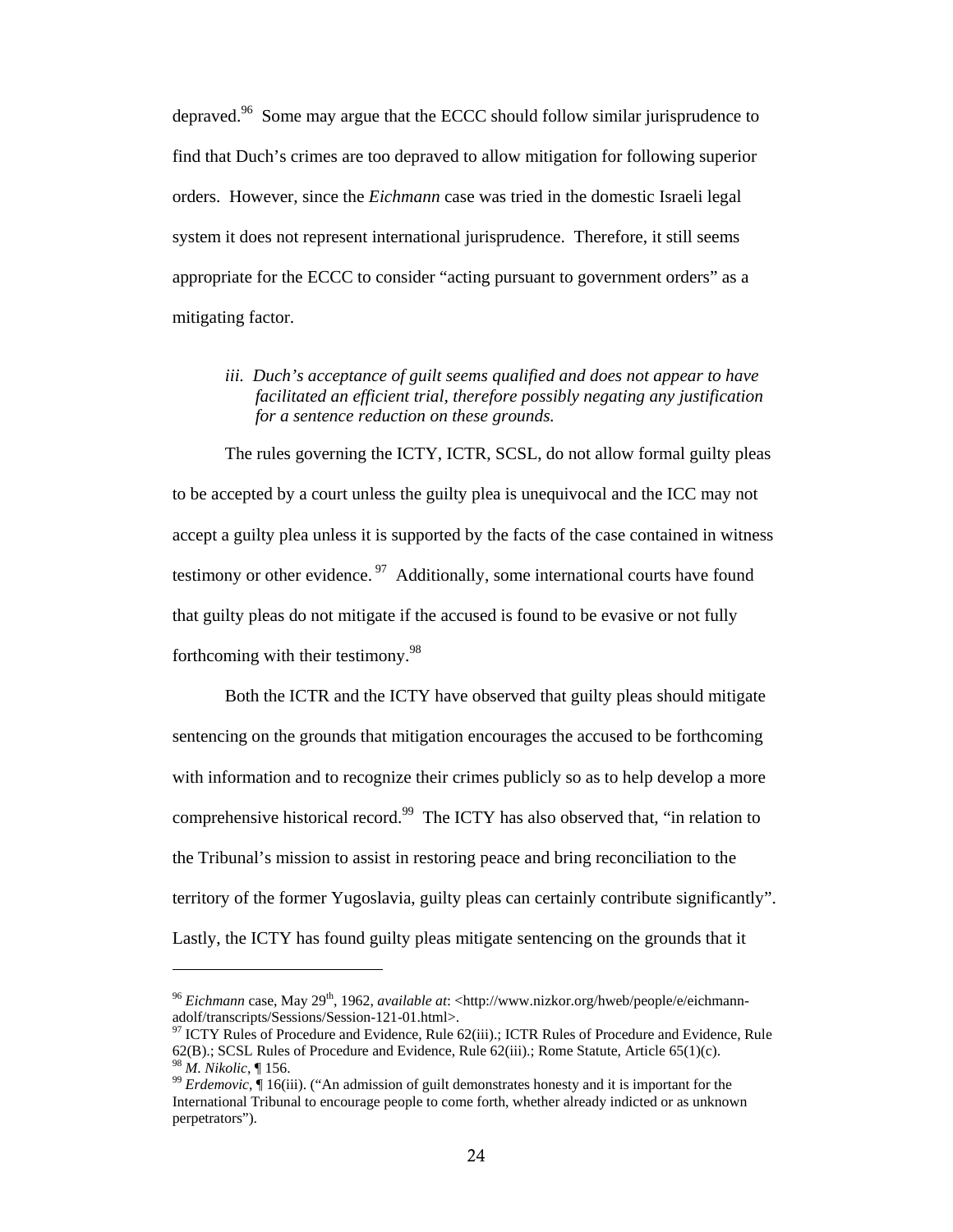shows an expression of honesty and readiness to take responsibility, and contribute to reconciliation on the part of the accused.<sup>100</sup> Like the ICTY, the ICTR has also found guilty pleas to be mitigating factors at sentencing because it shows remorse, repentance, contribution to reconciliation, the establishment of truth, the encouragement for others to come forward, saving of resources, and saving the witnesses from testifying in court. $101$ 

In the case of Duch, the accused seems to have accepted responsibility and has even been recognized by the investigating judges as doing so.<sup>102</sup> But despite formally accepting responsibility and apologizing, it seems that the accused may be equivocating his acceptance of guilt by subtly shifting blame onto his superiors and subordinates. In his apology, made on Day 2 of the trial, Duch explained how he was guilty for the crimes at S-21, but that he was acting under superior orders and the threat of death. The accused stated that, "although I did [the crimes at S-21] because I received the order from [the Central DPK government], I am solely responsible for those crimes".<sup>103</sup> He then went on to explain that he "never dare think about" questioning orders, because he feared it would cost the life of himself and his family.<sup>104</sup> When outlining his defense argument, Duch began by saying that "from the  $17<sup>th</sup>$  of April 1975, to the 6<sup>th</sup> of January 1979, the Democratic Kampuchea party was exclusively in charge of the crimes in Cambodia".<sup>105</sup> As part of his defense, Duch also claimed that he played no part in setting policies, but merely implemented orders of the Central Committee. However, expert Witness Dr. Craig Etchison testified that many of the killings were left to Duch's discretion, given his high

<sup>&</sup>lt;sup>100</sup> *D. Nikolic*, ¶ 237.<br><sup>101</sup> *Bisengimana*, ¶ 126.<br><sup>102</sup> See note 1, Closing Order for Case 001, ¶ 167. ("Duch has consistently recognized his responsibility for the crimes committed at S-21").

<sup>103</sup> ECCC Trial Chamber Transcripts, Case 001, March 31, 2009, pp.68-69. 104 *Id.* <sup>105</sup> *Id.*, at p.66.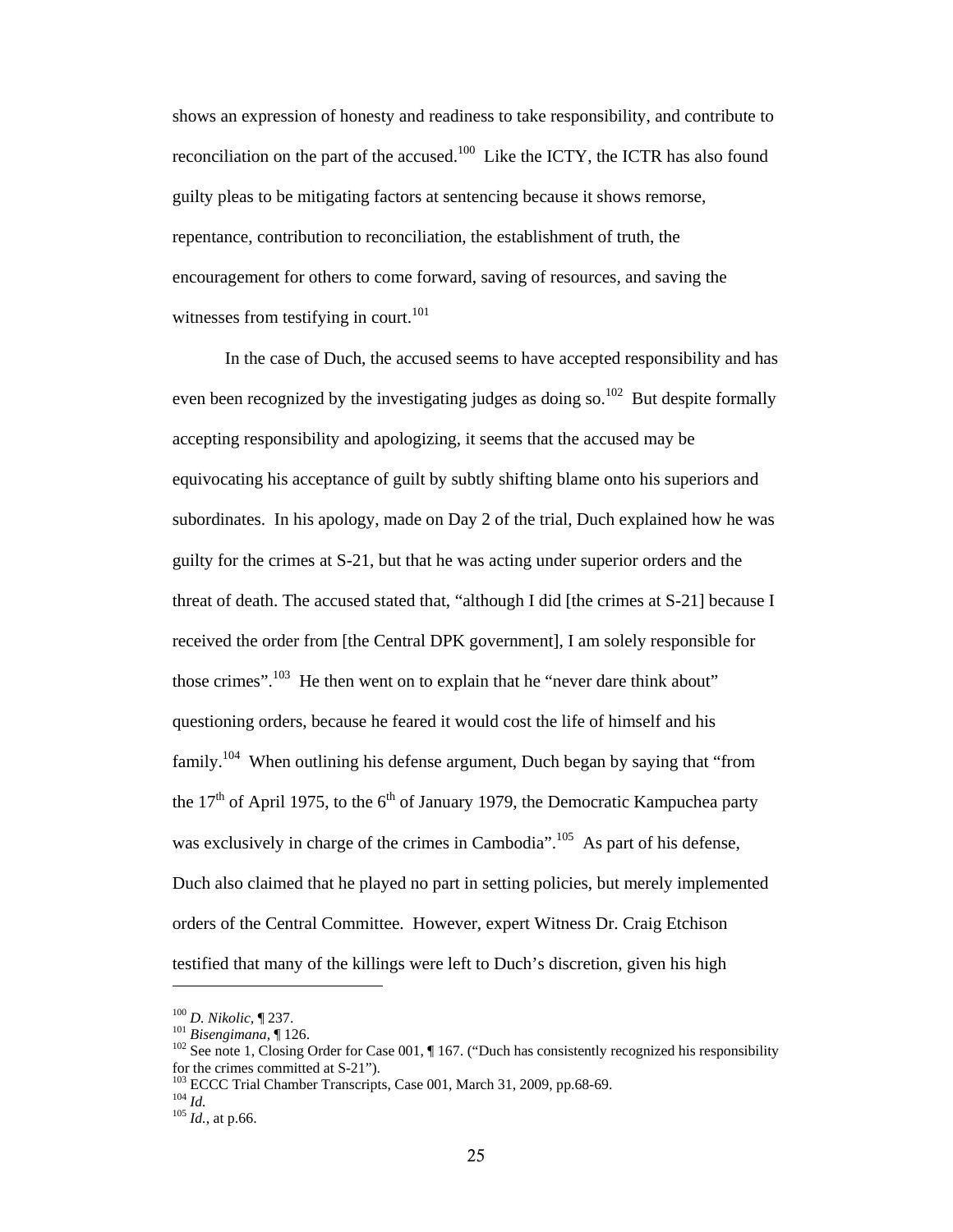ranking status, and the fact that his superiors were likely too busy to supervise individual killings at S-21 and would have instead delegated decision making authority to Duch.<sup>106</sup> This directly contradicts Duch's claim that he was merely implementing orders, and may indicate Duch's unwillingness to accept full responsibility for his crimes.

Even if the Trial Chamber finds that Duch's acceptance of guilt and responsibility has not been qualified, the court may still want to reduce the weight given to his acceptance of guilt and responsibility on the grounds that Duch denies guilt for anything the court cannot prove, appearing evasive and reducing the justification for mitigating sentencing for a guilty plea. As the ICTY has observed in the *Erdemovic* trial, "[a] voluntary admission of guilt which has saved the International Tribunal the time and effort of a lengthy investigation and trial is to be commended".<sup>107</sup> However, at the ECCC, the acceptance of guilt by the accused has not lead to a more efficient or speedy trial because the burden of proving guilt has not been removed from the prosecution. And while admissions of guilt could potentially facilitate a more speedy trial by providing evidence for the prosecution, in Duch's case, the accused has expressed an unwillingness to do so. Indeed, his defense lawyer explicitly stated that Duch is only willing to accept guilt for assertions supported by "ample evidence".<sup>108</sup>

Based on the fact that Duch's acceptance of guilt is qualified and has done little to produce a more efficient trial or reduce the burden of proof on the prosecution, the court may choose not to give any weight to Duch's guilty plea as a mitigating factor.

<sup>&</sup>lt;sup>106</sup> ECCC Trial Chamber Transcripts, Case 001, May 27, 2009, May 27<sup>th</sup>, pp.83-90.<br><sup>107</sup> *Erdemovic*, ¶ 16(ii). <sup>108</sup> ECCC Trial Chamber Transcripts, Case 001, July 8<sup>th</sup> 2009, p.3.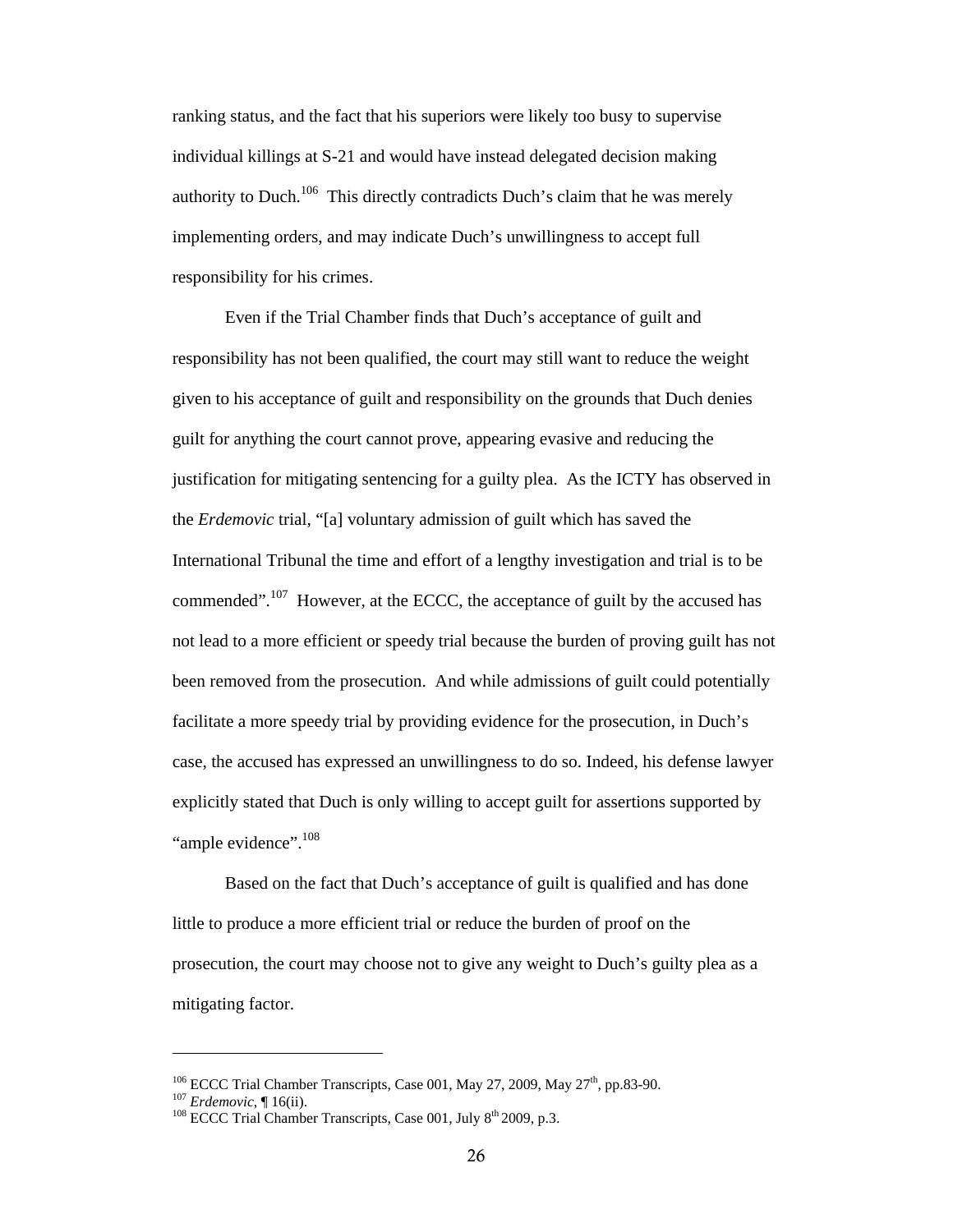# *iv. There are questions as to the sincerity of Duch's remorse and, therefore, the Trial Chamber may find it unnecessary to include it as a mitigating factor.*

While courts generally consider remorse to be mitigating, they do so only when is it found to be sincere. Courts tend to mitigate sentencing for sincere remorse because "when an admission of guilt is coupled with a sincere expression of remorse, a significant opportunity for reconciliation may be created".<sup>109</sup> To analyze the sincerity of an accused, courts use an objective standard that looks at the statements and behavior of the accused, such as a voluntary surrender or guilty plea.<sup>110</sup>

In the cases of *Erdemovic* and *D. Nikolic*, the ICTY focused on the apology of the accused and their behavior in court to determine that their remorse was sincere and therefore a mitigating factor.<sup>111</sup> In the case of *Blaskic*, the ICTY focused its assessment of sincerity on the statements made by the accused and his behavior in court. In that case, the court found that the statements of remorse, which included assertions by the accused that he did what he could to improve the situation, contradicted facts of the case and therefore indicated his remorse was "dubious".<sup>112</sup> Similarly, in *Jelisic*, the accused's stated remorse was determined to be insincere, largely because it was not expressed until the guilty plea was negotiated and the accused did not voluntarily surrender himself.<sup>113</sup> The implication of the court's decision is that, in its view, the accused's statement of remorse was only strategic.

In Duch's case, the accused tried to show his sincere remorse when he made an apology on Tuesday, March  $31<sup>st</sup>$ , 2009, the second day of hearings at the trial chamber. In it, he expressed his "regretfulness (sic) and heartfelt sorrow and loss for

<sup>&</sup>lt;sup>109</sup> *M. Nikolic*, ¶ 72.<br><sup>110</sup> *Blaskic*, ¶ 775.<br><sup>111</sup> *Erdemovic*, ¶ 16(iii). See also, *D. Nikolic*, ¶ 242.<br><sup>112</sup> *Blaskic*, ¶ 775.<br><sup>113</sup> *Jelisic*. ¶ 127.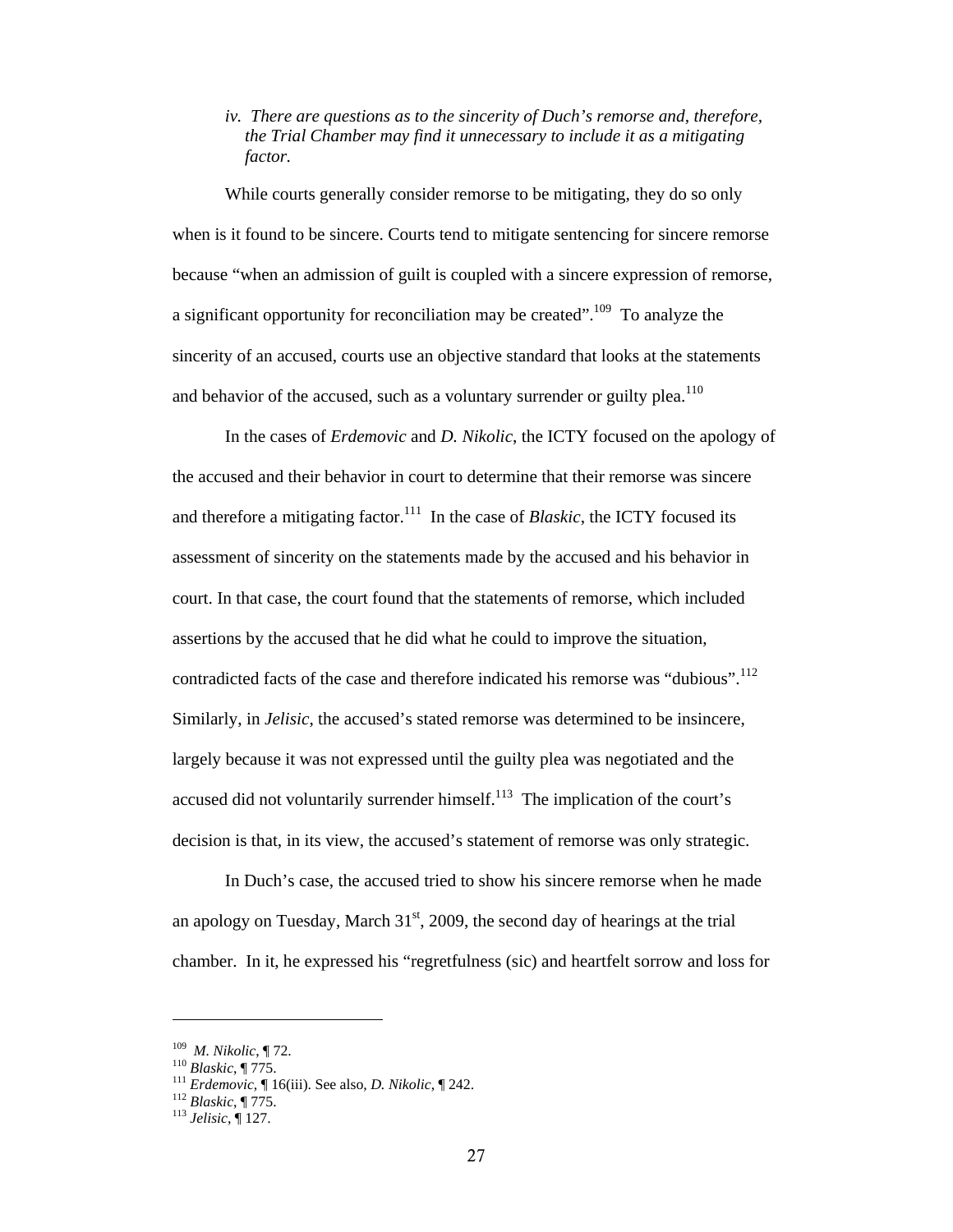all the crimes committed by the [DPK] from 1975-1979" 114 and that that he is "very regretful, and…very shameful". <sup>115</sup> He further goes on to say that he desires to show his remorse by co-operating with the court and accepting his guilt.<sup>116</sup> Lastly, Duch explained that he gets very depressed when he thinks about his past actions and all he can do to relieve that pain is to pray for forgiveness from both his family and the victims. 117 These statements, taken as a whole, seem to indicate a general remorse for the crimes he committed.

However, Duch's remorse seems insincere because it was not made until he was involuntarily captured and tried for his crimes. Indeed, this seems analogous to the case of *Jelisic*, where the ICTY found the expression of remorse by the accused insincere because it was not made until after the accused had been involuntarily taken into custody and tried for his crimes. 118 Like the court in *Jelisic*, the Trial Chamber should take into consideration the fact that Duch did not express remorse until trial proceedings had begun and he did not voluntarily surrender.

Further indicating the possible insincerity of Duch's words are his actions after the Vietnamese liberation in 1979. After the liberation, Duch stayed with the Khmer Rouge in hiding until being captured by Cambodian military authorities in May of 1999.<sup>119</sup> These actions seem to contradict Duch's assertions that he disagreed with the killing policies of the DPK, but continued to follow DPK orders out of fear for his life and the life of his family.<sup>120</sup> Indeed, Duch stayed with the Khmer Rouge decades after having the opportunity to leave their ranks. Like the court in *Blaskic*, where the ICTY found statements made by the accused insincere because they

<sup>&</sup>lt;sup>114</sup> ECCC Trial Chamber Transcripts, Case 001, March 31, 2009, p.67.<br><sup>115</sup> *Id.*, at p.69.<br><sup>116</sup> *Id.*, at p.69-70.<br><sup>117</sup> *Id.*, at p.71-72<br><sup>118</sup> *Jelisic*, ¶ 127.<br><sup>119</sup> See note 1, Closing Order for Case 001, ¶ 3.<br><sup>120</sup>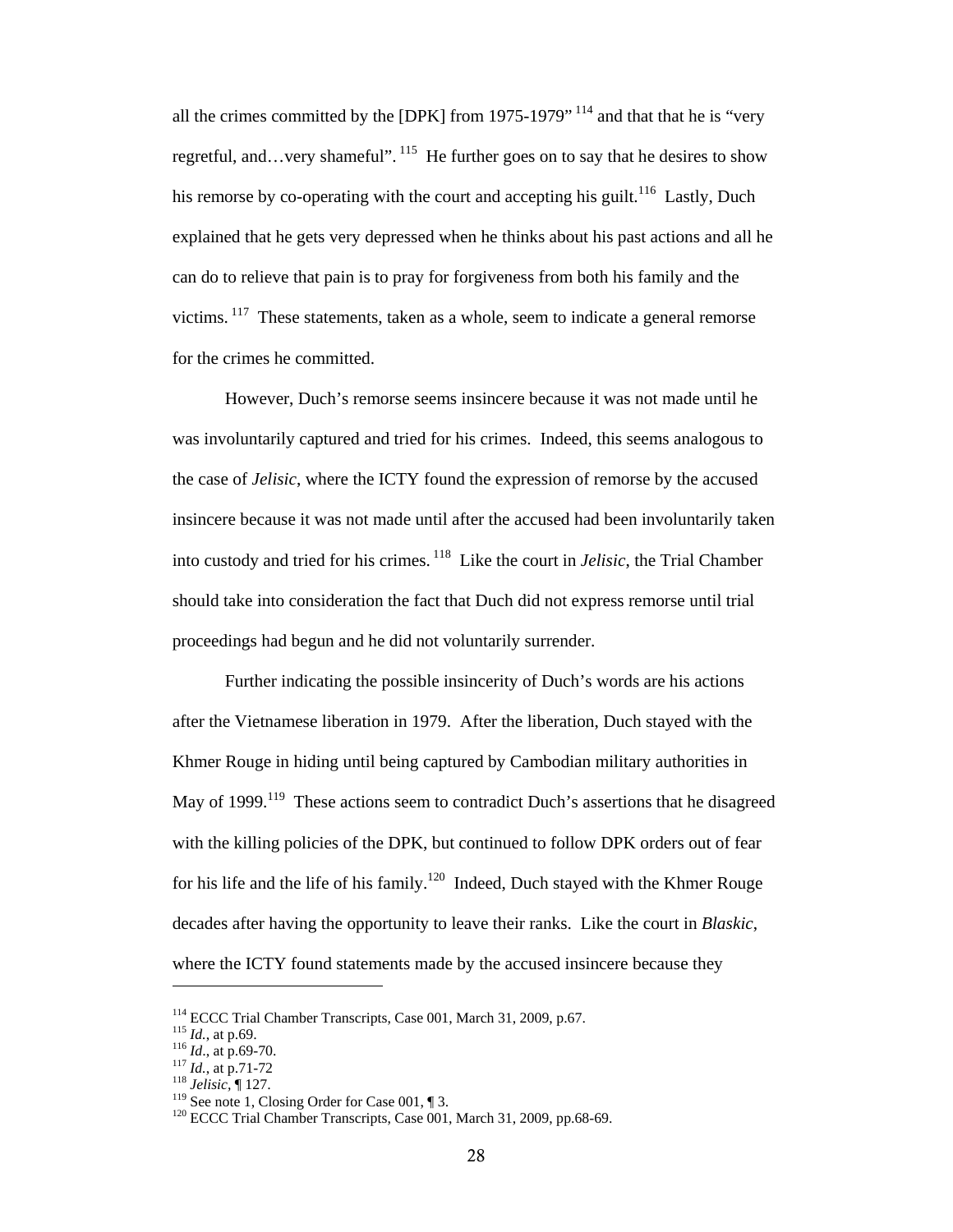contradicted other facts or testimony,<sup>121</sup> the court in the Duch case may find it desirable to reduce the weight given Duch's remorse toward mitigation because it seems to contradict established facts.

Lastly, Duch's remorse may be insincere because it seems to contradict his claim that he committed his crimes under duress. Indeed, it would seem that, to the extent Duch was forced to commit the crimes for which he is accused, it is difficult to see how he could be remorseful, as that indicates regret about a past decision. On the other hand, Duch has asserted that, although he acted under threat of death, he regrets putting his life, and the lives of his family members, above those of the victims. If the Trial Chamber is persuaded by Duch's explanation, they may not find anything contradictory in Duch's simultaneous expressions of remorse and duress. If not, the court may find the sincerity of Duch's remorse diminished.

# *v. Duch seems to lack respect for humanity and the rule of law, and therefore, it may not be appropriate to consider his character as a mitigating factor.*

The character of an accused has been considered a mitigating factor where the accused demonstrated that the crimes he is on trial for are an isolated event in his life. Courts tend to justify a mitigated sentence on these grounds because it indicates the accused person is unlikely to engage in future criminal activity. At the ICTY, in *D. Nikolic*, the Trial Chamber held that, because the accused had no criminal record before the war, and was found to be someone not inclined toward violence, his sentence should be mitigated.<sup>122</sup> Similarly, in *Erdemovic*, the court found Erdemovic's disposition to one toward pacifism and tolerance of others, and as such, found these factors to be mitigating.123 The ICTR followed a similar jurisprudence in

<sup>121</sup> *Blaskic*, ¶ 775. 122 *D. Nikolic*, ¶ 265. 123 *Erdemovic*, ¶ 16(i).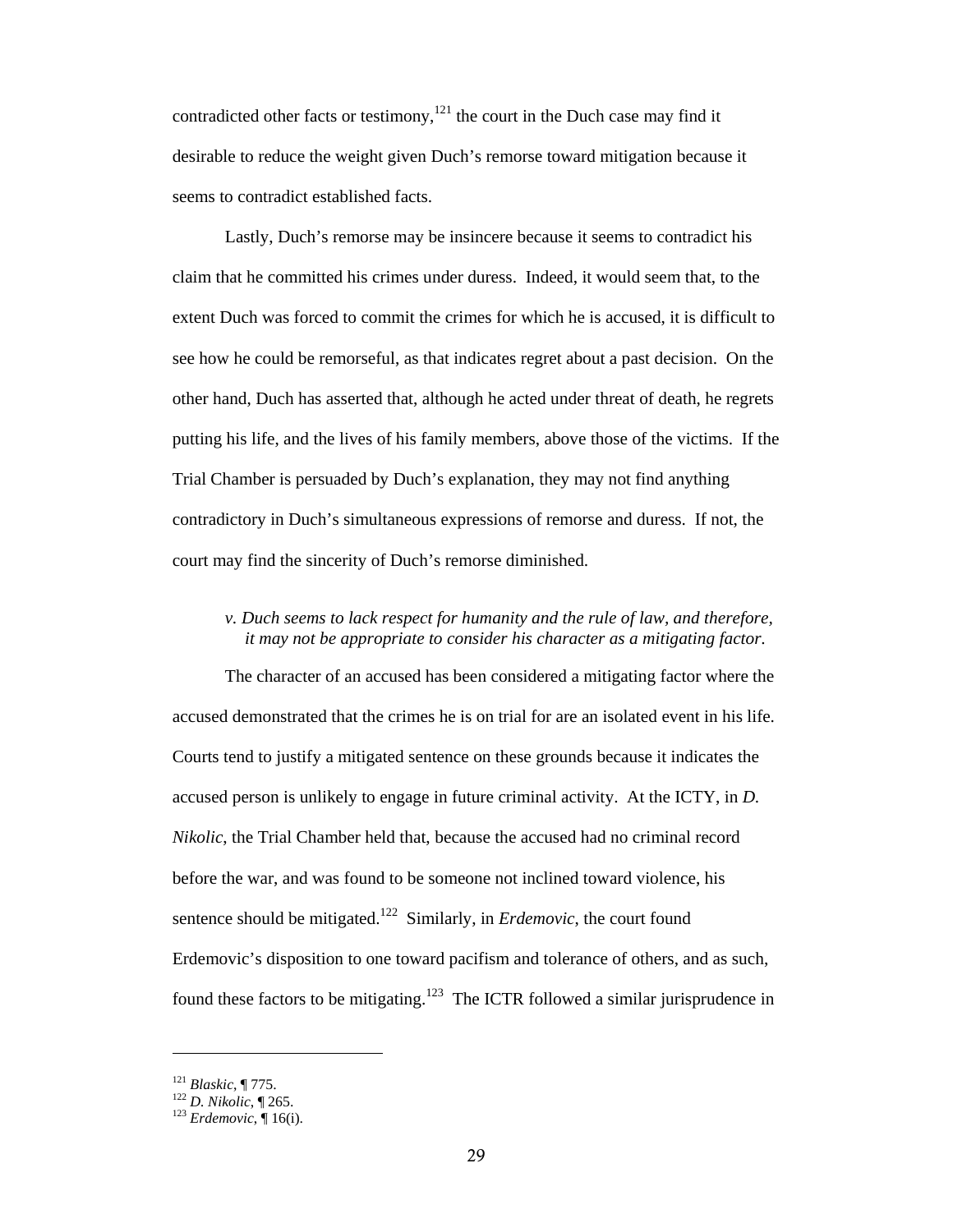*Bisengimana*, where they held that the accused had a good character before the genocide based on his job as commune leader, his role as a father and husband, and lack of a history of extremism, and that gave cause to mitigate his sentence.<sup>124</sup>

In Duch's case, the accused spent almost 10 years of his life running the torture and execution prisons of S-21, M-13, and Choeung Ek.<sup>125</sup> The long period during which Duch engaged in crimes against humanity seems to indicate his total disregard for human life or the rule of law. Additionally, after the Vietnamese entered Phnom Penh on January  $7<sup>th</sup>$ , 1979, Duch fled the city and went into hiding with them, showing a desire to remain loyal to the Khmer Rouge and to avoid taking responsibility for his actions.<sup>126</sup> Therefore, it seems that Duch's character is stained by a lack or respect for humanity and the rule of law, and thus it may not be appropriate for the Trial Chamber to mitigate Duch's sentence based on his character.

On the other hand, it may be argued that the court should give some favorable attention to the fact that Duch, prior to become consumed by the Khmer Rouge revolution, led a peaceful life as a math teacher.<sup>127</sup> However, given the extreme long duration of his involvement with the Khmer Rouge, running torture and execution prisons, it seems hard to characterized Duch as a person inclined toward peace or pacifism.

C. The sum effect of Duch's personal circumstances and the gravity of his offences indicate that the Trial Chamber should apply a punishment near, but less than, the maximum penalty available.

Due to the large amount of factors that can be considered, and the substantial discretion given to the judges in determining what factors to consider and how much

<sup>&</sup>lt;sup>124</sup> *Bisengimana*,  $\parallel$  149-150.<br><sup>125</sup> See note 1, Closing Order for Case 001,  $\parallel$  2.<br><sup>127</sup> See note 1, Closing Order for Case 001,  $\parallel$  2.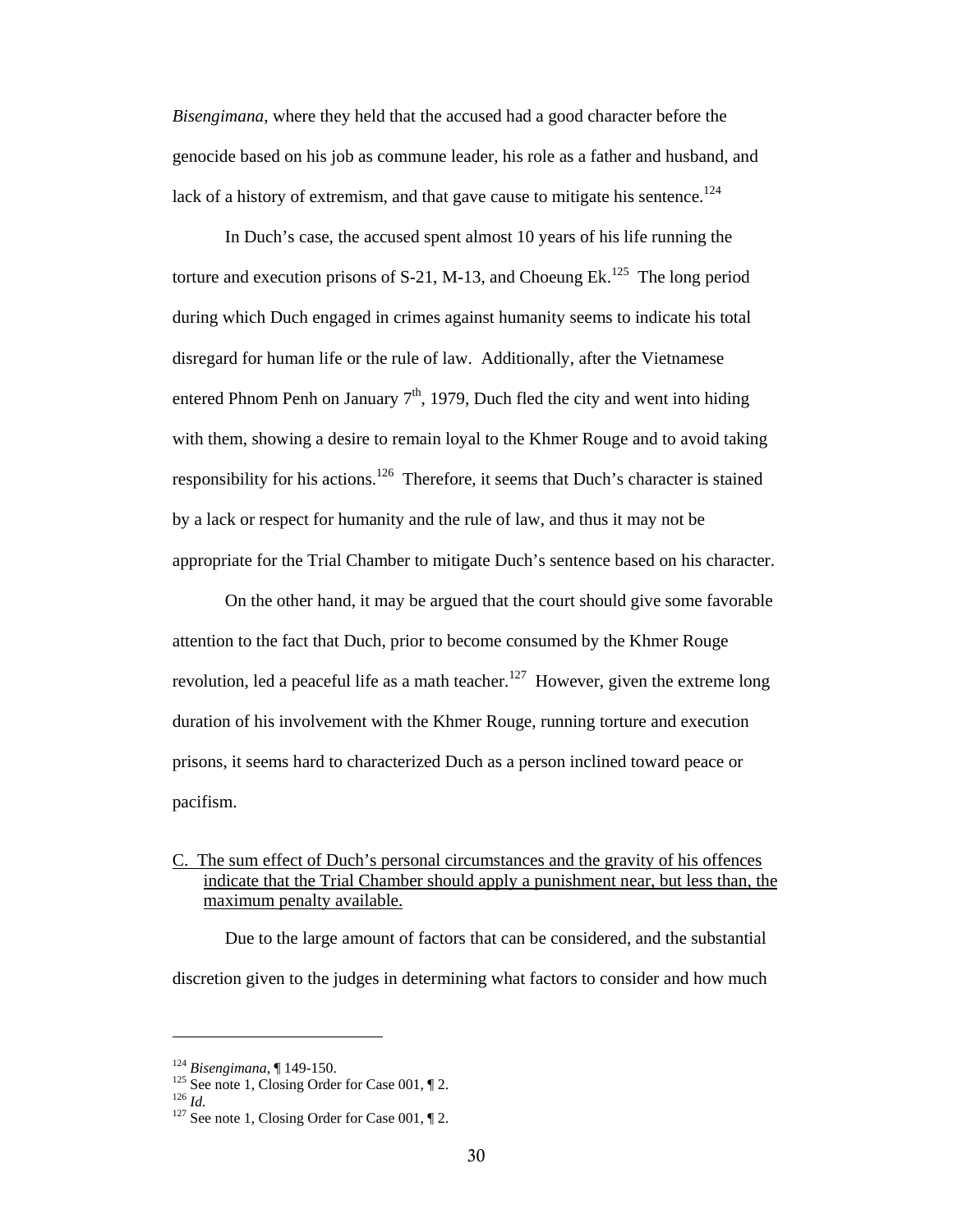weight to give them when sentencing, courts tend to engage in a totality-of-thecircumstances analysis to determine an appropriate sentence. Therefore, it may be useful to consider some cases similar to Duch's and how the judges weighted various combinations of mitigating factors against the crime(s) being punished.

At the ICTY and ICTR, "principal perpetrators convicted of crimes against humanity, such as murder or extermination have received sentences ranging from 10 years to life".128 In *D. Nikolic*, the court determined that, based on the gravity of his offenses, which included persecution, murder, rape, and torture while acting as a prison chief, he deserved a sentence of life imprisonment. However, his acts of "Remorse, guilty plea, cooperation, and acts that helped reconciliation" were found to justify a substantial reduction in sentencing, leading to an overall sentence of 23 years.129 In *Jelisic*, the ICTY handed down a sentence of 40 years for violations of war crimes and crimes against humanity related to the execution of Bosnian Muslim prisoners at Luka Camp.<sup>130</sup> The sentence in that case was largely animated by the lack of any mitigating circumstances combined with aggravating factors related to his enthusiastic approach to committing the tortures and executions of prisoners under his control.<sup>131</sup> It is worth noting that, while the accused pled guilty and expressed remorse, the court found both of these expressions to be insincere and therefore gave them little weight.132 In *Kambanda*, the accused pled guilty and cooperated with prosecutor, but still received life imprisonment due to aggravating factors of

<sup>128</sup> *Bisengimana*, ¶ 199. 129 *D. Nikolic*, ¶ 274. 130 *Jelisic*, ¶ 138-39. 131 *Jelisic*, ¶ 124-34. 132 *Id.*, ¶ 127.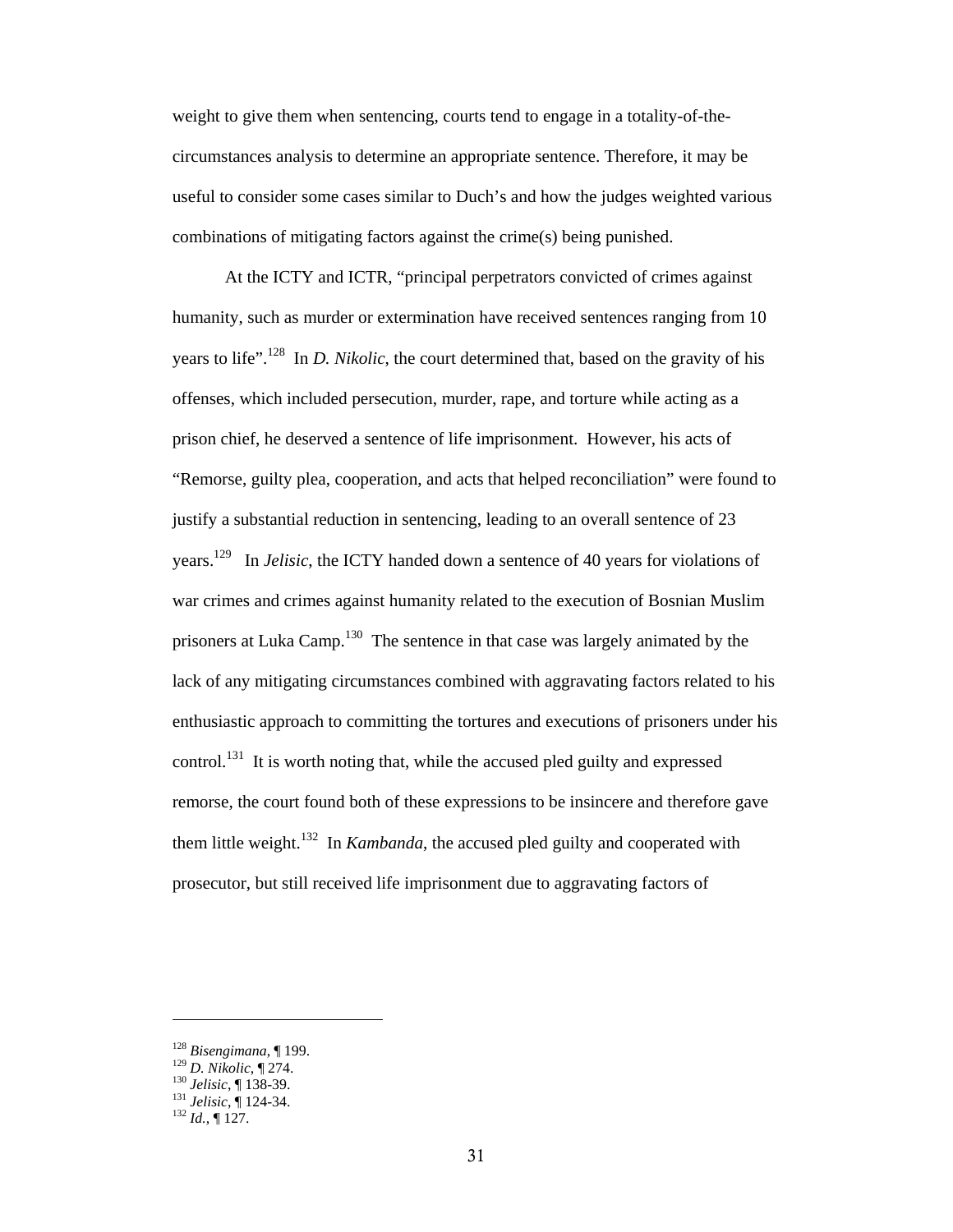occupying a high ministerial post, committing the crimes premeditated, and the intrinsic gravity of systematic genocide. $133$ 

In contrast to the aforementioned cases, in *Erdemovic*, the court's ruling seemed animated by the fact that Erdemovic was not in a position of authority, was acting under duress, and voluntarily came forward to authorities to confess his role before his role was known by investigators.134 These factors led to an overall sentence of 5 years for executing hundreds of Bosnian Muslim civilians.<sup>135</sup>

In the case of Duch, the totality of the circumstances indicate that Duch should receive a sentence near the maximum of life imprisonment, but slightly less to recognize some of the mitigating factors present in his case. Similar to *Jelisic*, the facts surrounding Duch's case seem to indicate there are multiple aggravating circumstances, coupled with extremely grave crimes that seem to justify the maximum penalty. And, like *Kambanda*, Duch has cooperated with the prosecution, and may be found to have accepted guilt, but the gravity of his offenses seem to apply substantial weight toward the maximum penalty. However, the court may also be persuaded to consider Duch's cooperation with the court, like the case concerning D. Nikolic, and the fact that Duch acted under superior orders and possibly duress, like the case concerning Erdimovic, to justify some reduction in his sentence.

Based on the aforementioned case law, it seems appropriate to give some weight to Duch's cooperation with the court and the fact that Duch was acting pursuant to superior orders, possibly under duress. However, the weight accorded these factors seems to only slightly counter the aggravating factors and gravity of the offense, as discussed above. Therefore, while gravity of the offense and aggravating

<sup>133</sup> *Kambanda*, ¶ 40. 134 *Erdemovic*, ¶ 16. 135 *Id.*, at ¶ 15.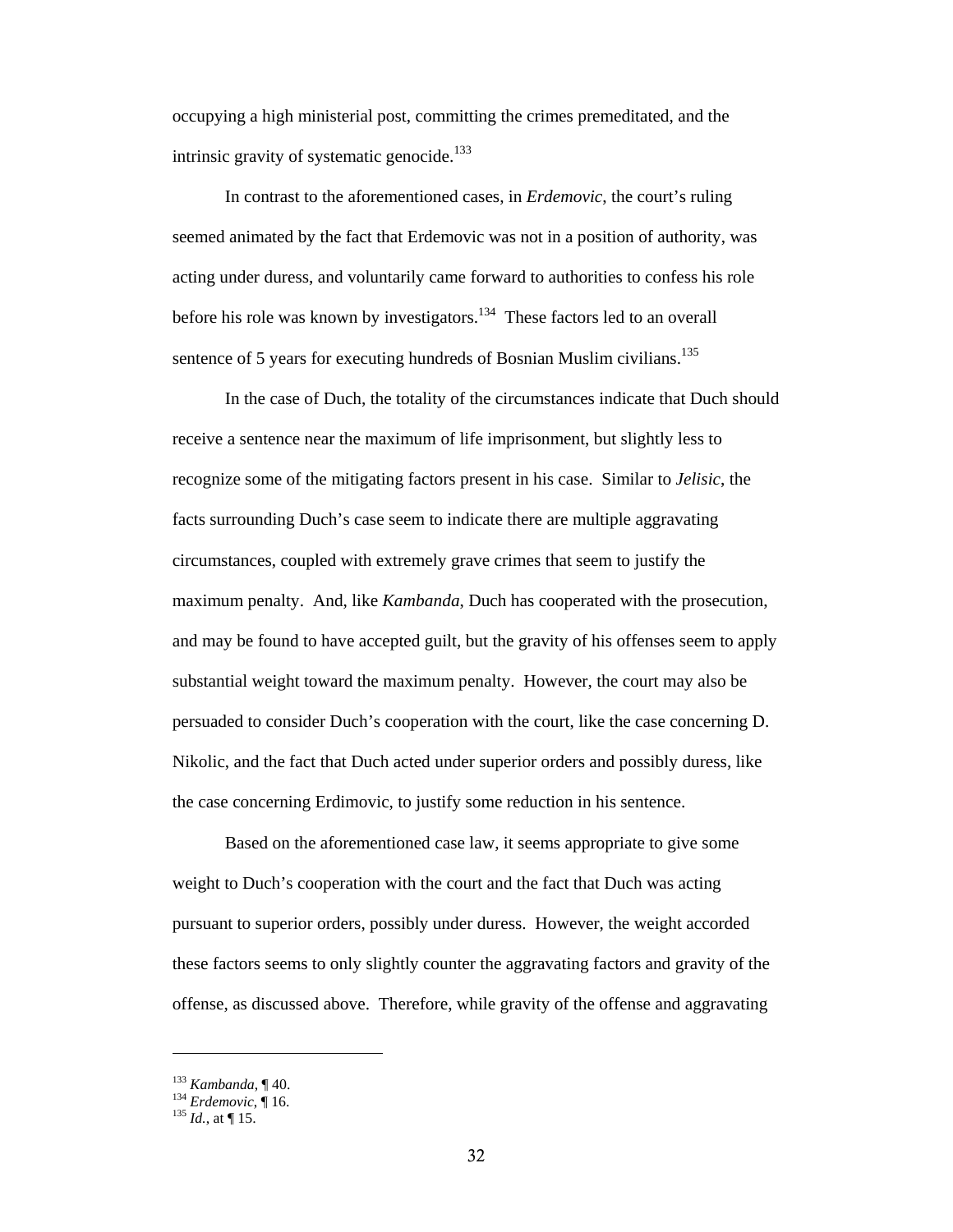factors seems to justify imposing the maximum penalty, the mitigating factors may apply some slight weight toward reduction.

## **III. International and civil law justifications for criminal sentencing further indicate the Trial Chamber may want to impose a sentence near, but less than, the maximum penalty.**

One or more of the following theories of punishment have generally been cited as justification for criminal sentencing: deterrence, retribution, rehabilitation, and social defense.<sup>136</sup> When the ECCC considers how to weigh mitigating factors into a sentencing formula, it may be desirable to consider what theories of punishment are desirable for the ECCC to emphasize.

According to the deterrence theory of punishment, the main goal of sentencing is the goal of sending a message strong enough to deter a person from committing a crime that they would otherwise have committed.<sup>137</sup> Indeed, the theory supposes that the idea of punishment will persuade the potential criminal to be persuaded not to commit a crime so as to avoid the punishment.<sup>138</sup> As a result, the theory seems to focus more on the safety of society as a whole and less so on the individual being sentenced.

The retribution theory evokes ideals of responsibility and fairness to justify punishment.<sup>139</sup> Indeed, the retribution theory may be best summed up with the phrase: "An eye for an eye, a tooth for a tooth", expressing the notion that a crime should be punished with sentence proportional to the wrongfulness of the criminal  $act.<sup>140</sup>$  A court that wishes to follow such a theory would consider the wrongfulness

<sup>136</sup> Andrew Dubinsky, *An Examination of International Sentencing Guidelines and a Proposal for Amendments to the International Criminal Court's Sentencing Structure*. 33 NENGJCCC 609, 618 (Summer 2007).<br> $^{137}$  *Id.* 

<sup>137</sup> *Id*. 138 *Id.* 139 *Id.* 140 *Id.*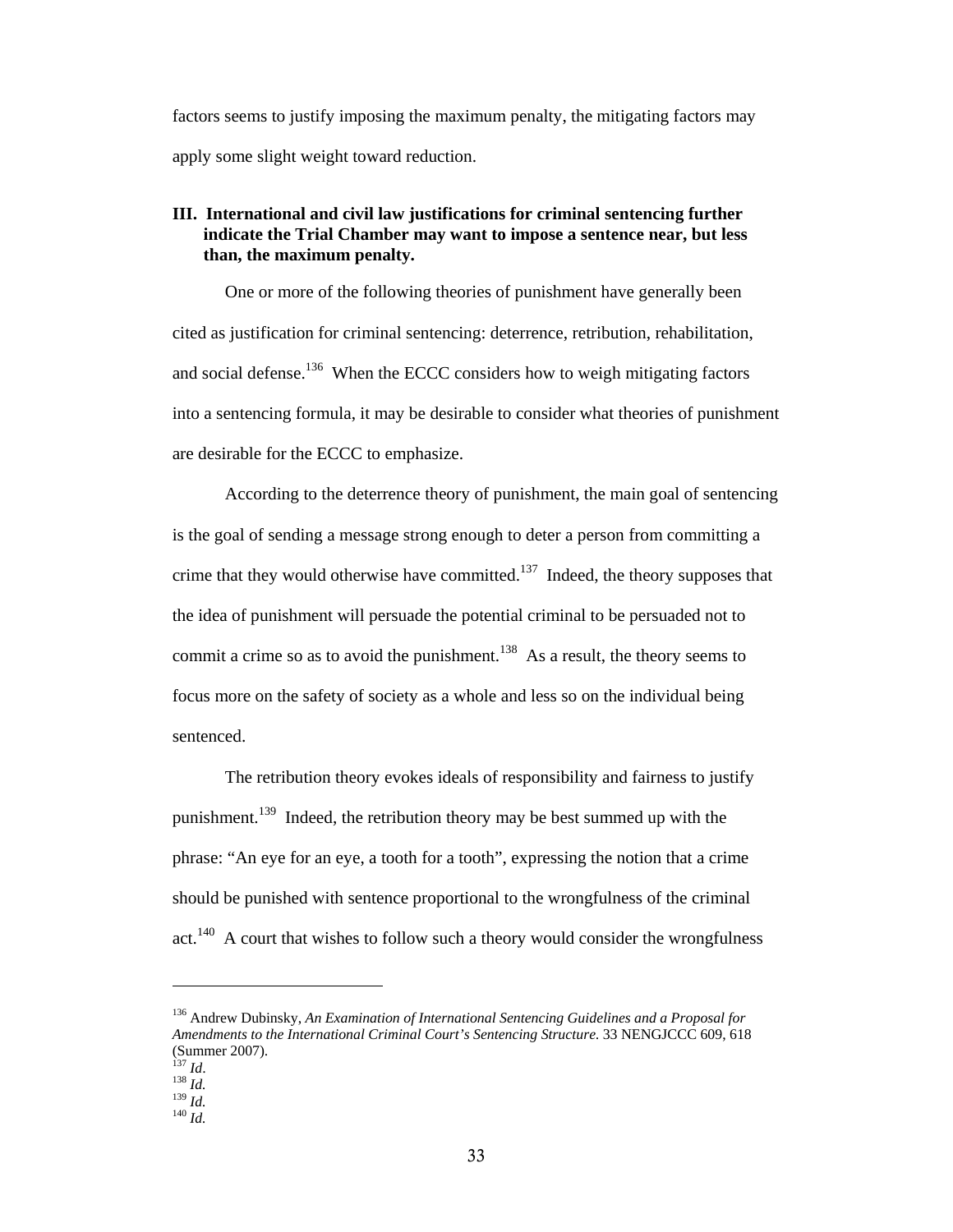of a crime and impose a penalty that reflects the gravity of the offence, and as a result, the harm caused by the criminal act would be directly considered when determining the sentencing. $^{141}$ 

The rehabilitation theory of punishment focuses on the needs of the individual who committed a crime, and seeks to rehabilitate the criminal so that he or she is able to rejoin society. When sentencing with the intention of rehabilitation, a court must consider the individual's personal situation, and what punishment is necessary to prevent the individual from committing more crimes in the future.<sup>142</sup>

The social defense theory of punishment presupposes that crimes will occur unless actively prevented by society. When a convicted person is being sentenced, proponents of such a theory would argue that sentencing should reflect the need to protect society from that criminal.<sup>143</sup>

Depending on the particular sentencing objectives and the specific facts of the Duch case, the Trial Chamber may be compelled to issue a lighter or harsher penalty. Theories that seem to justify a lesser sentence include the goals of 1) rehabilitation, 2) individual deterrence, 3) restoration and maintenance of peace, while theories that seem justify a heightened penalty include the goals of 1) retribution 2) social deterrence, 3) promote rule of law, and 4) creating a sense of reconciliation.

A. International tribunals focus on deterrence and retribution as the main justifications for criminal sentencing, with a secondary consideration for rehabilitation.

In their rulings, tribunals have most often cited deterrence and retribution as their reasons for sentencing, with rehabilitation sometimes added as a third

<sup>141</sup> *Id.* 142 *Id.* 143 *Id.*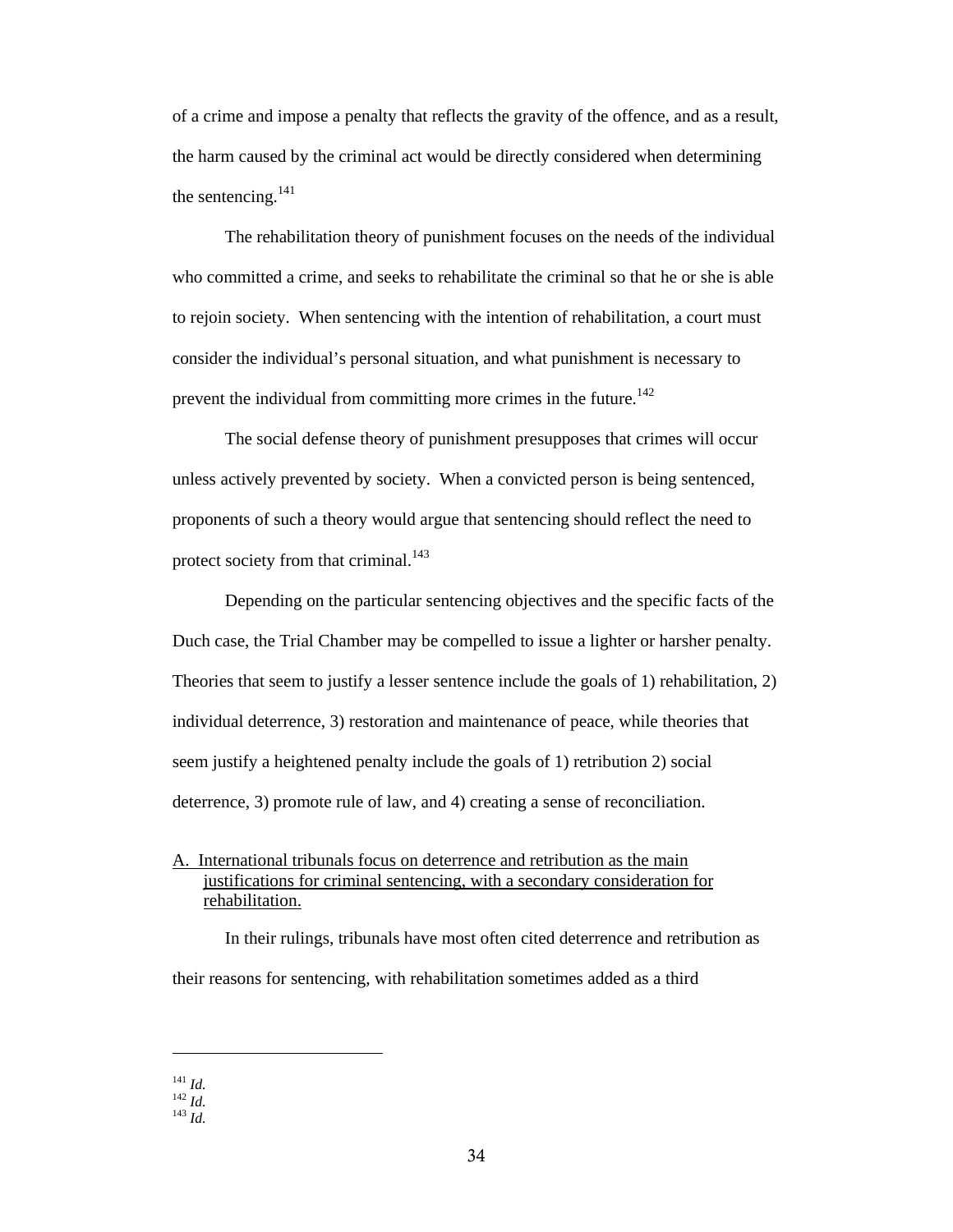consideration, but one that is given less weight than the others.<sup>144</sup> Social deterrence was one of the principles referenced by the Security Council justifying the establishment of both the ICTY and ICTR.<sup>145</sup> Furthermore, the trial and appeals chambers of the ICTY and ICTR frequently cite deterrence as one of the key factors when determining sentencing.<sup>146</sup> Indeed, the Trial Chamber at the ICTY observed in *Prosecutor v. Todorovic* that "sentencing must have sufficient deterrent value so as to dissuade others who would consider committing similar crimes from doing so".<sup>147</sup> And while some contest whether the tribunals are actually effective at deterring future violations of human rights, many empirical studies indicate that criminal sentencing does in fact act as a deterrent against crime generally.<sup>148</sup>

Along with deterrence, retribution tends to be most often cited by international criminal courts as a leading consideration for sentencing. As the court noted to *Erdemovic*, "One of the main goals with sentencing is to reflect the international community's indignation over heinous crimes and denunciation of the perpetrators."149 At the ICTR, the Trial Chamber observed that "the tribunal is…focused on facilitating reconciliation and restoration of peace through the redress of past criminal acts, and in terms of sentencing, the sentences must reflect the issues of retribution and deterrence to accomplish these goals".<sup>150</sup>

If the ECCC chooses to emphasize goals of retribution, it would likely result in a heightened sentence for Duch. Being tried for some of the most heinous crimes

<sup>144</sup> Danner, Alison Marston, *Constructing a Hierarchy of Crimes in International Criminal Law Sentencing*, 87 VALR 415, 444-48, May 2001.; See also, *M. Nikolic*, ¶ 85. ("The Trial Chamber finds that the purposes of punishment recognized under the jurisprudence of the Tribunal are retribution, deterrence and rehabilitation").<br><sup>145</sup> 87 VALR at 446.

<sup>&</sup>lt;sup>146</sup> 87 VALR at 447.<br><sup>147</sup> *Prosecutor v. Todorovic*, Case No. IT-95-9/1-S, ICTY, Sentencing Judgment (TC), ¶ 30, 31 July 2001.<br><sup>148</sup> 87 VALR at 447.

<sup>&</sup>lt;sup>149</sup> *Erdemovic*, ¶ 65.<br><sup>150</sup> *Kambanda*, ¶ 26.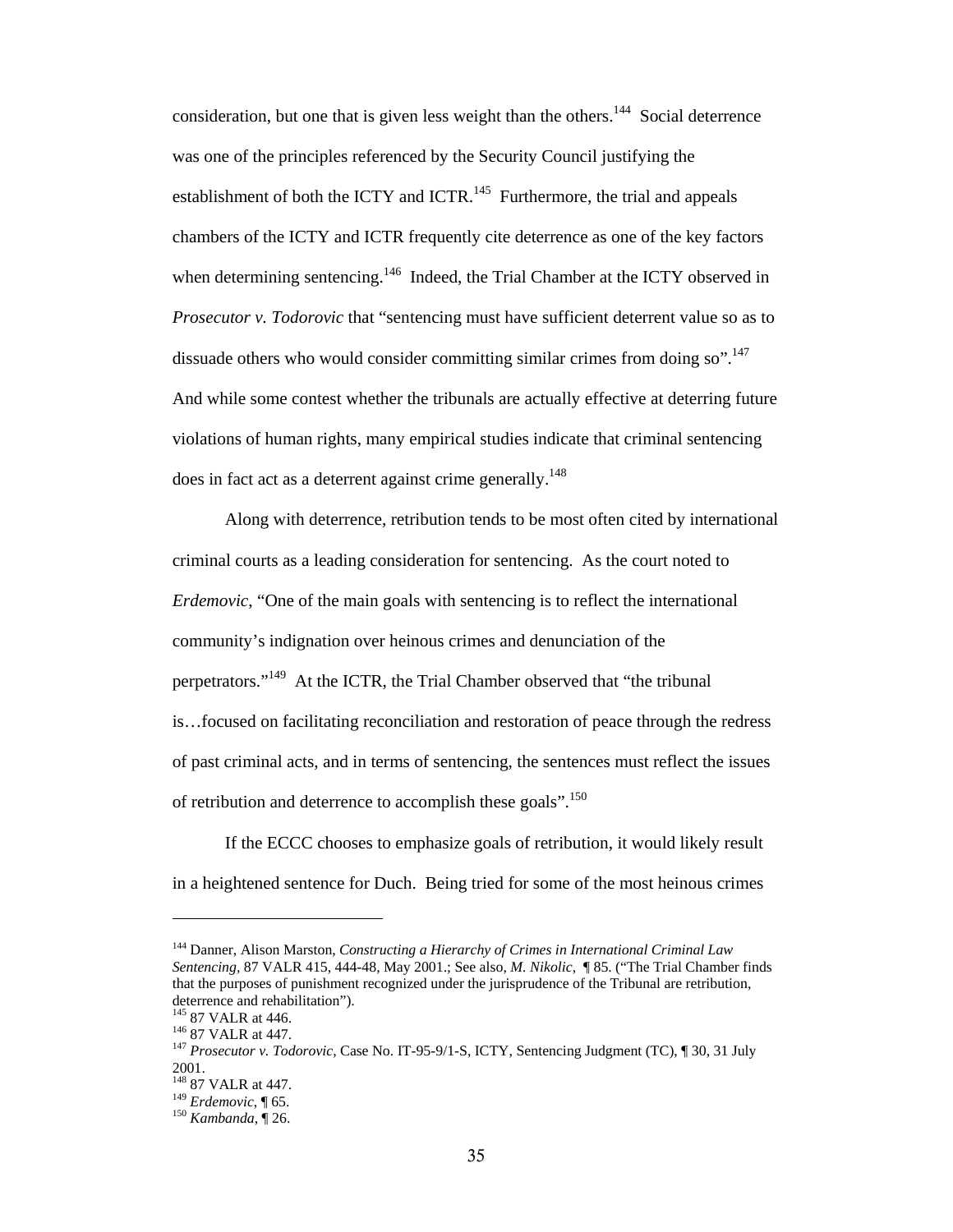possible, one could argue that a penalty of anything less than life imprisonment would not sufficiently relate the domestic and international outrage against those who commit grave crimes against humanity like genocide and torture.

To the extent that the court finds in desirable to use the sentencing for social deterrence and promotion of the rule of law, it would also likely result in a heighted penalty for the accused. Indeed, deterring others from committing similar crimes and promoting the rule of law are both substantial goals, and indicate the need for a punishment near the maximum of life imprisonment.

# B. Theoretical justifications for sentencing among civil law countries tend to focus on rehabilitation, indicating that the ECCC may also want to place emphasis on this factor.

As stated above, Cambodia's legal system was largely based on the French civil law tradition. As such, the court may find sentencing objectives among civil law countries to be particularly instructive as to sentencing objectives within Cambodia. In France and Germany, "the aim of judges…is to have a positive impact on the wrongdoer".<sup>151</sup> Such an ideology reflects the fact that criminal courts see their role primarily as one of assisting an accused to become rehabilitated and enabling them to readapt to society.<sup>152</sup> To accomplish this, civil law countries tend to emphasize the importance of personalizing a sentence to the characteristics of wrongdoer.

To the extent that the ECCC follows civil law theory, it may find it desirable to place a greater emphasis on the goals of rehabilitation and individual deterrence. If so, it is likely this approach would lead to a reduced sentence because it seems unlikely that Duch will commit future crimes similar to those he is on trial for. On the other hand, it is not clear whether he has actually been rehabilitated or whether he

<sup>151</sup> See note 14, Delmas, p.525. 152 *Id*., at 526.